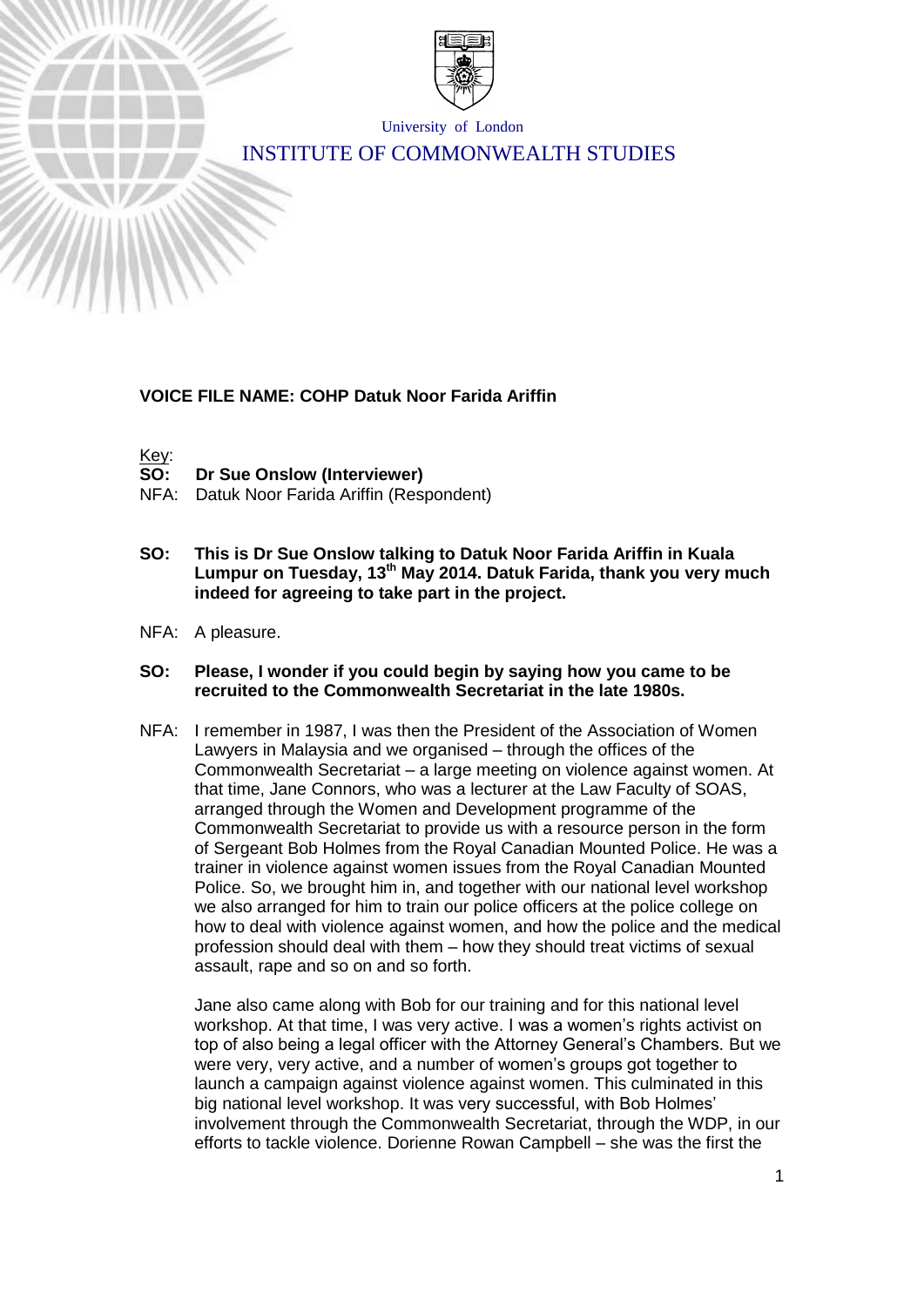first director of WDP, of course – had decided and had already announced her intention to retire. So, they were then looking for a successor, and so [when] Jane got back to London, she mentioned my name. Jane recommended me, basically.

### **SO: Excellent. So, you had come with the recommendation of Jane Connors rather than your government?**

NFA: Yes. Then what I did was [that] Jane asked me to apply, which I did. I applied directly to ComSec for this position, and then I was called for an interview. I was interviewed, I remember; it was quite interesting. Then they announced a few weeks later that they had offered me the position, and only then did I inform my government that I had got the job. I wrote to the Public Services Department for a secondment, because they had offered me a three year contract. Well, I had already accepted it. Then I made arrangements to go to ComSec on secondment from the Malaysian government, because I did not want to burn my boats at that time.

### **SO: What was the response of your government when you first explained that you'd like to take up this position, but on secondment?**

- NFA: They were very supportive. Well, I went through the proper channels, made the application, and they approved it.
- **SO: So, this is in 1987, after the October 1986 Ministry of Foreign Affairs and ISIS [Institute of Strategic and International Studies] reports on whether Malaysia should stay in the Commonwealth, and on the relative value of the Commonwealth.**
- NFA: Yes; yes.
- **SO: Were you aware of that discussion taking place within your government about the value of the Commonwealth?**
- NFA: At that time, no. Only later, when I joined the Foreign Ministry, was I aware of it.

#### **SO: So, when was that?**

NFA: I joined the Foreign Ministry immediately after I came back from the Commonwealth Secretariat. That was in 1993, but again, it was a secondment from the judicial legal service.

#### **SO: So, you were appointed in 1987 and came to London in January '88?**

NFA: January '88, correct.

#### **SO: What was the position of Women and Development within the Secretariat at that particular time?**

NFA: Well, it was a unit, basically part of the HRDG – the Human Resource Development Group. We had education, we had health, we had youth… Raja Gomez, I remember, was the director. Peter Williams was Director of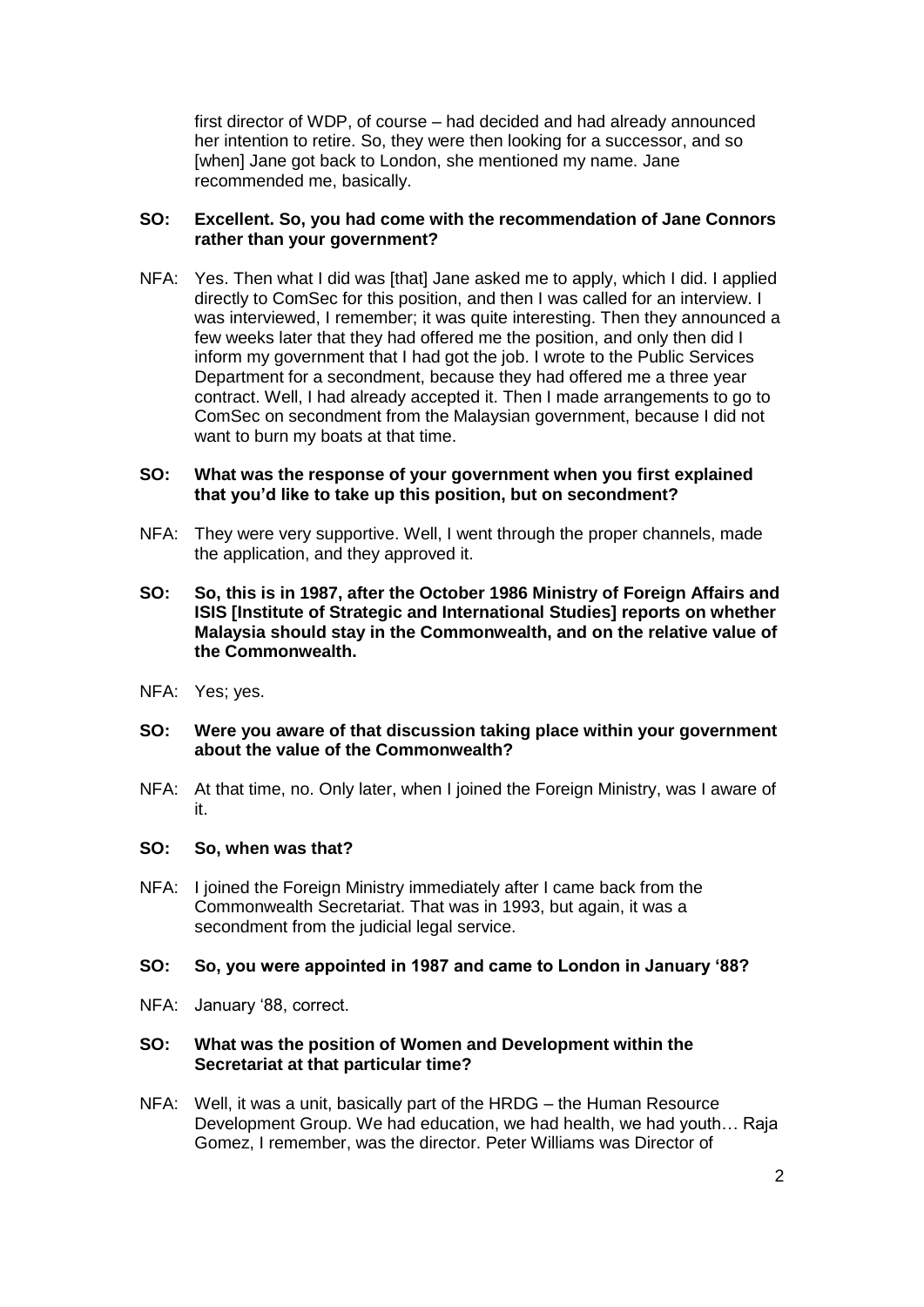Education. And Kihumbu Thairu was head of Health, and then Mohan Kaul was head of the Industrial Development unit. So, there were five units in the HRDG, and we reported directly to Moni Malhoutra as Assistant Secretary General.

# **SO: How central was Women and Development to the Secretariat's work at that particular time? What importance was attached to these issues by the Commonwealth Secretary General Sonny Ramphal?**

NFA: Well, it was something so new, you see. Dorienne, I thought, did a marvellous job of really raising the profile of women and development. And she had already done all this: she had created this base. What I did was simply to build on it. But it was very difficult, because it was still something very new. The most important thing she did was to try to mainstream gender issues into the work – not just the divisions and the departments of the Secretariat, but also Commonwealth-wide. So, what I did, as I said, was simply to build on this work. That was the main focus of our work. And also, at that time, the UN had adopted the Convention on the Elimination of All Forms of Discrimination against Women, CEDAW. We did a lot of work, as well, promoting the CEDAW Commonwealth-wide.

### **SO: What was the principal source of funding? Was this associated with CFTC, or was this a separate developmental budget?**

NFA: No, no, it came from the ComSec. But [for] certain projects that we had, we would have to seek our own funds. I remember, at that time, [that] our most fervent supporter was the Canadian government because gender was such a big thing in the government's policy. So, they were very, very supportive of all our efforts. Every two years we had these meetings of women ministers or ministers of women's affairs. I remember they hosted the 1991 Commonwealth Women's Affairs Ministerial Meeting. We managed to get funding for some of the ministers from the less developed Commonwealth countries to attend.

### **SO: So, this was really ground-breaking, pioneering work that you were doing?**

NFA: Well, we tried anyway, even though, of course – let's face it, Sue – there's a lot of lip service. There's a lot of lip service. But we soldiered on. We tried our best. At that time, it was still something new. It's only now, because the UN has attached so much importance to it – they created UN Women and so on, they had an ex-president of Chile to head it – that it's become something big, and all governments have to make regular reports. But at that time, you may say it was ground-breaking, because we required reports from each and every government at the ministerial meeting on what they had done to integrate women's issues into their policies.

#### **SO: Were these clearly identified as women's issues? There must have been a great deal of cross-fertilisation with human rights issues, and the work of the Human Rights Unit?**

NFA: Unfortunately, no. We didn't see women's rights as human rights at that time. It was only much later. Especially when CEDAW was already full, you know…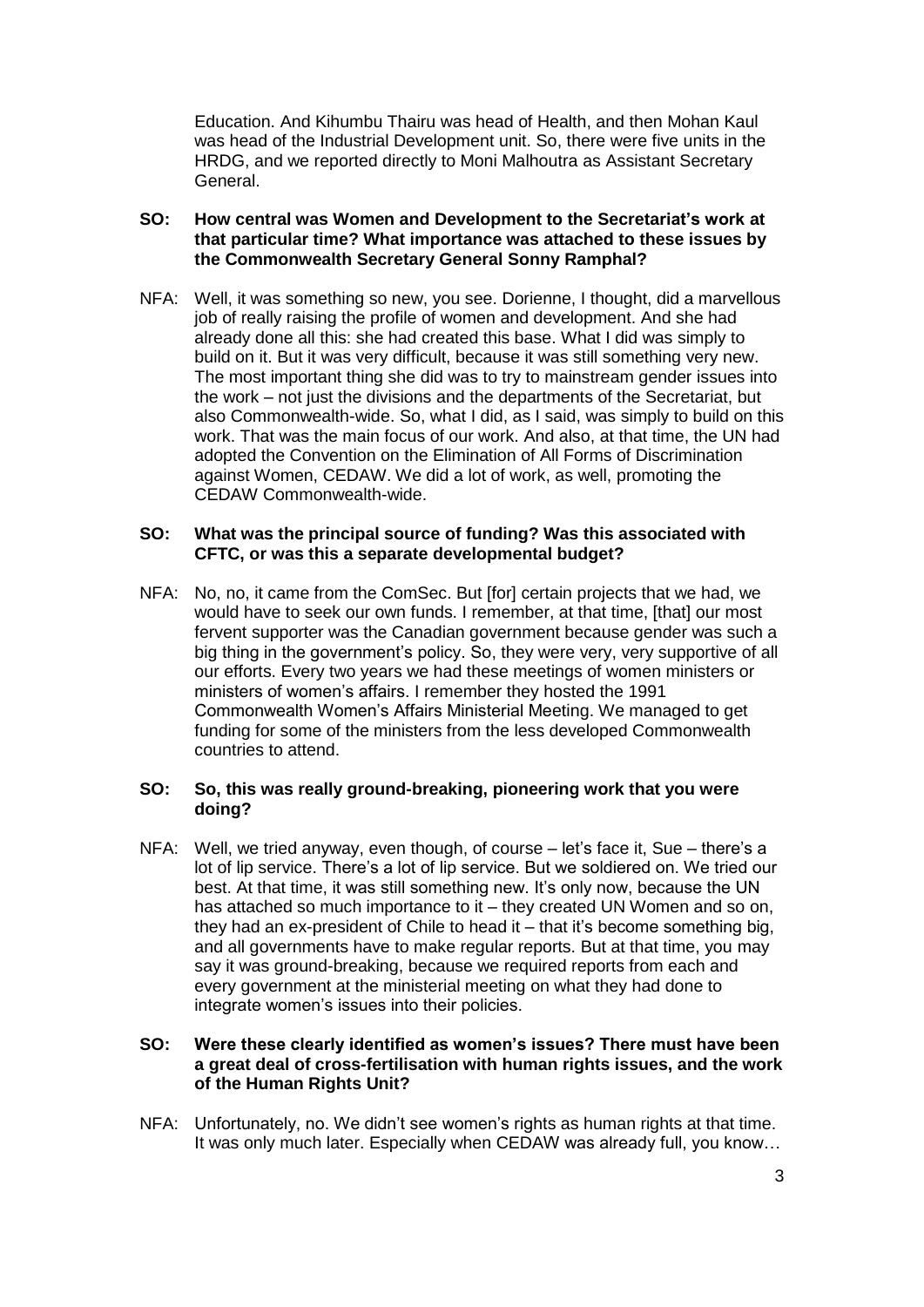It was only when the CEDAW committee required governments of member states to give their reports – and then of course they built up their jurisprudence through the CEDAW reports and so on – that women's rights were seen as human rights, as part of general human rights. But at that time, we were very compartmentalised. We did not work together, unfortunately, with the Human Rights Division – HRD – which was, again, a unit of the Political Affairs Department.

- **SO: In these early days of identifying women's rights, were these seen as reproductive rights? Were they seen as political rights? What categories of rights did you identify that particularly needed to be supported in the realm of women affairs?**
- NFA: Well, it was, as I said, political rights, basically. And what was important is that, for example, at the Secretariat level, every division, every department, had to give an annual report on the efforts they'd made in integrating gender issues into their policies, and into their advice to Commonwealth governments. Also, at the meeting of women's ministers, they had to come up with the reports as well on the governments' success and the progress they'd made in integrating gender issues into mainstream policies.
- **SO: In your experience, then, was there any degree of sanction beyond peer group pressure upon member governments? What levers could be used to try to ensure that they didn't just pay lip service, as you say, but actually started to implement what they said they were going to do?**
- NFA: Unfortunately there were no such sanctions. At that time it was basically promotional work. But the fact that they had to report, I suppose, acted as some kind of an incentive for them – to give good reports. And what we also did was we encouraged all governments to have a women's focal point. We worked to promote the establishment of women's focal points by governments – whether it was at departmental level, unit level, or full-fledged ministries – and also implemented the Commonwealth plan of action on women and development.
- **SO: So, there was a degree of domestic observation on whether the governments were simply just producing declarations on paper or were actually implementing them. So, were there particular areas of your activities? Before I turned on the tape recorder, you mentioned that you had specific projects. Did you adopt a developmental country approach? Were there regional offices and officers that you designated as responsible for overseeing specific projects? How did you manage your workload?**
- NFA: For those countries who requested assistance on any issues that we were working on, we provided assistance. We went there – both our officers, as well as consultants. We would provide country-level support. But we were not so much regional; [rather], Commonwealth-wide. But yes, we did have a few regional projects. I remember we had a project for Southern Africa. We had it in Zimbabwe.
- **SO: Was that also to provide them support for women's issues within SWAPO or women's issues within the ANC in exile?**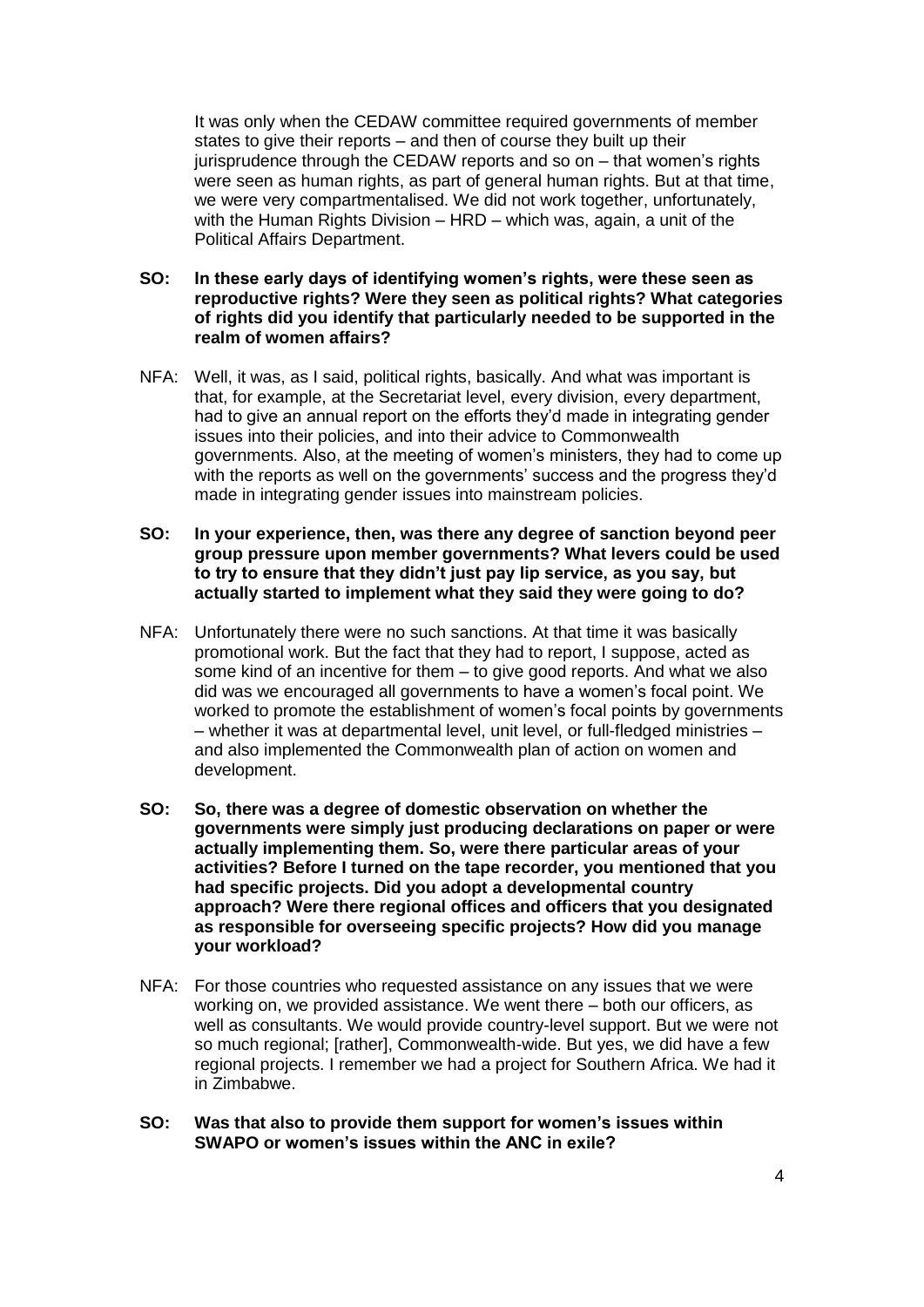- NFA: No, not really. [It was] for Southern Africa as a whole, on women and development and also, if I recall, on the Commonwealth Programme of Action on Women and Development. Then we also worked on specific projects like violence against women, and we also tried to replicate what was done for Malaysia, where we had specific programmes to tackle violence against women and the training of police forces [and] of health authorities and so on in tackling problems regarding rape victims and also to provide sensitive, gender-sensitive, care for the victims of sexual assault.
- **SO: So, rather than what might be described as a normal, mainstream approach of emphasising gender issues in education, this was actually taking it to a point of human security: providing protection and support for women, and for vulnerable women.**
- NFA: Yes. But, you know, we had many, many projects. Overall, of course, as a Commonwealth plan of action, the main thing was to make sure that governments, when they formulate policies – whether it was economic policy, health policy, or whatever – that the gender factor was taken into account. But besides that, we also had specific projects on violence against women. And then, as I said, we had other specific projects, because whenever countries requested assistance from us to have specific projects or specific training, we would also provide this training.
- **SO: You mentioned the particular input of Canada and Malaysia in this. Were you able to take advantage, in any way, of Marlborough House in London? Or was there no crossover between what Britain might or might not have done in terms of advancing women's political and security rights, in terms of health and physical safety?**
- NFA: We did have a few meetings in Marlborough House, because we also had this project, I remember… At that time, structural development was a very 'in' thing. Remember, so many economies had collapsed, and then the World Bank had imposed very onerous conditions when they assisted countries. Do you remember?

#### **SO: I do, very clearly.**

NFA: Yes. When they gave financial assistance to set the economies back on track, the onerous conditions that they imposed… And then, I remember, somebody had written [that] it was called 'Structural Development with a Human Face', do you remember?

# **SO: Yes, I do. The argument was that structural adjustment's austerity programmes fell disproportionately upon women – particularly girls' access to education and women's access to healthcare.**

NFA: Yes. Then we had a Commonwealth expert group on this very issue – on how structural development impacted on women. WDP organised this. We got together gender experts, economic experts, and so on and so forth. We had a three-day meeting, I remember, in Marlborough House, to come up with this report. This was an expert group report, and we came up with a book and in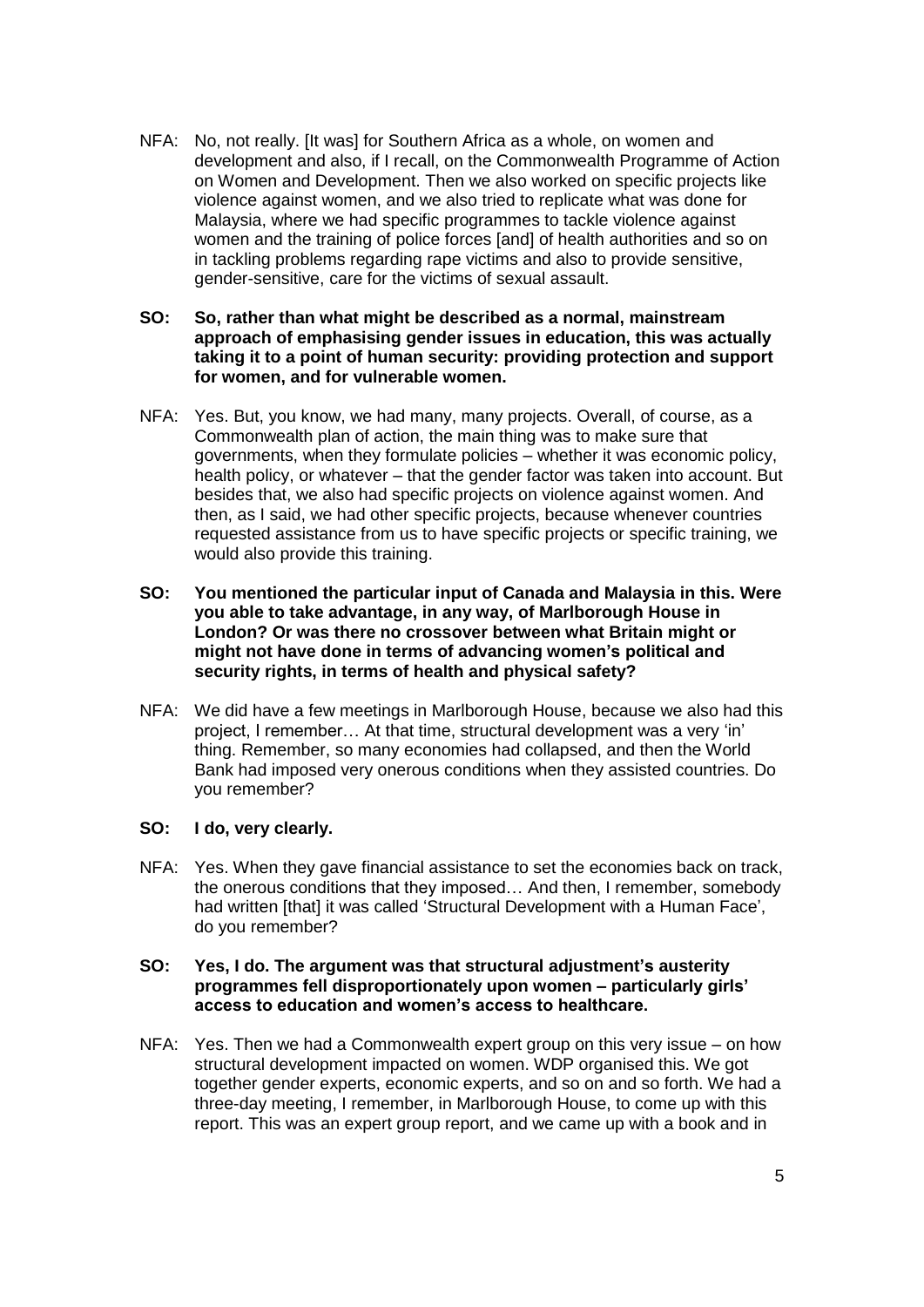fact, at the 1991 CHOGM in Harare, we published it and had it distributed. It was a very good report. I wish I had a copy of it still.

### **SO: There is a copy of it, certainly, in the Secretariat library. Farida, you've used the plural 'we'.**

NFA: WDP, yes.

### **SO: How big was WDP?**

NFA: Well, it was very small, unfortunately. It was basically the Director, a deputy director and then only two programme officers, and then the support staff. It was a very, very small unit. At the most, we had two or three programme officers.

### **SO: How central was it to the Secretariat's work while you were there, for that five-year period?**

NFA: It was central, in a sense, only because of the Programme of Action. And because all the units as well as departments, the divisions, had to make a report on what they had done, as I said, on the Programme of Action.

### **SO: But in terms of Sonny Ramphal's support as the Secretary General when you arrived, how central did you perceive gender issues to be in his grand strategy of development and what he was trying to achieve as SG?**

- NFA: He tried his best. I think most of them need to be gender sensitised. I think Dorienne did a good job with him, because I remember in 1989, when we had the Commonwealth Finance Ministers Meeting in Jamaica, he invited me to be part of the Commonwealth Secretariat entourage. I can't remember whether the Programme of Action was actually on the agenda or not, but certainly we were there. I was there. He asked me to be there to monitor.
- **SO: Farida, it's been commented, though, that Sonny Ramphal's management of ComSec was like a series of concentric circles: obviously, the Office of the SG and Political Affairs were perceived to be main drivers.**
- NFA: Yes, that's right. They were really central, yes.
- **SO: And that this was not just because of the work each did, but also because of personalities that were particularly valuable in political and personal terms to Sonny. That's just the way he chose to work. But other units and other divisions felt that they had more of a 'satellite status'. Peter Williams definitely felt that.**
- NFA: Yes. I completely agree with him. As I said, we were basically peripheral to the main work of the Secretariat. But, as I said, there's a lot of lip service. And at that time, gender issues were so new that what we needed to do was basically to gender sensitise our colleagues. A lot of them simply paid lip service to our work.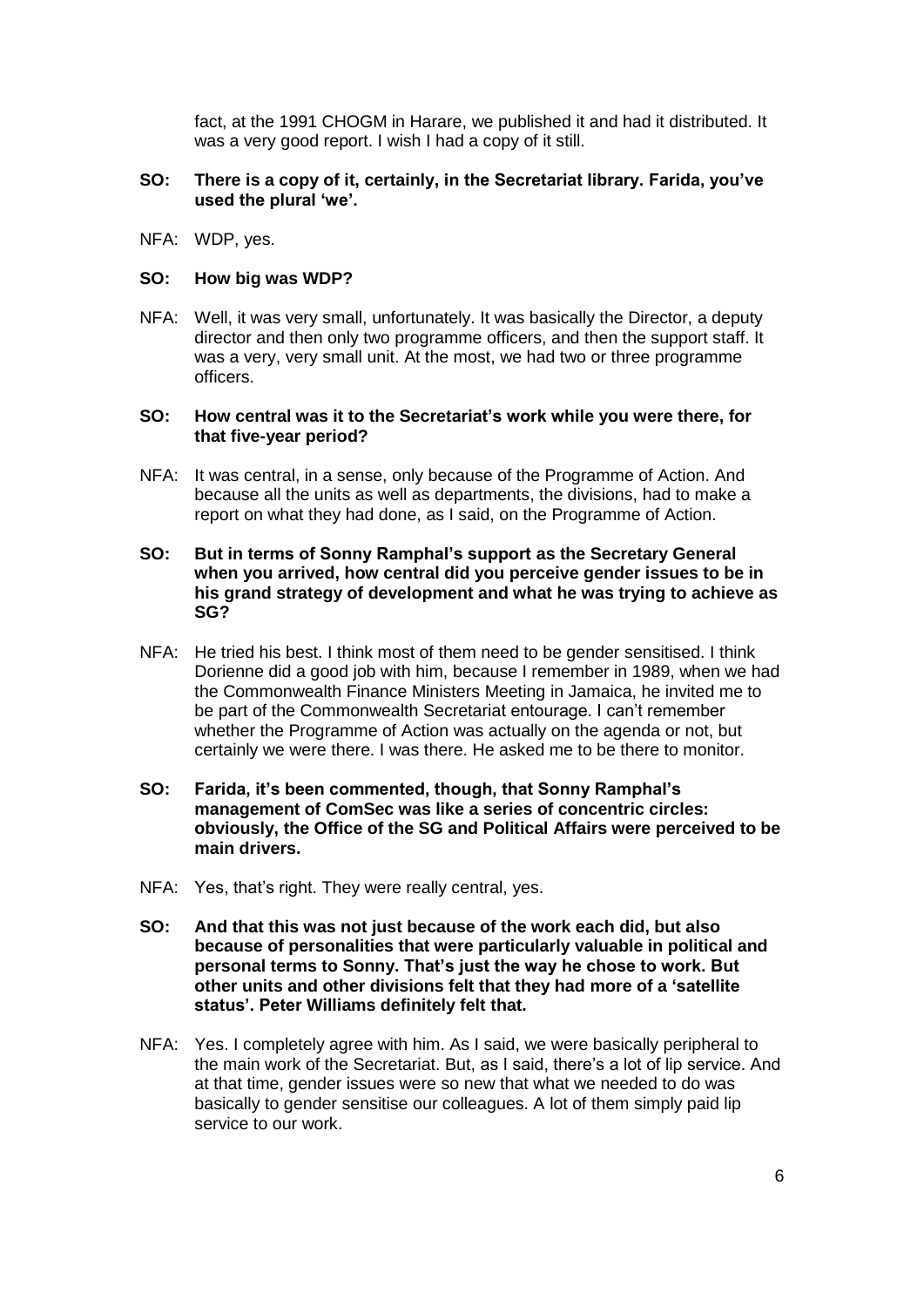- **SO: Farida, how much were you also at an advantage as a Malaysian? This is the era in which Malaysia, particularly, took a prominent position in the work of the Commonwealth. Dr Mahathir proposed to the Vancouver CHOGM [in 1987] that the Malaysian government should host the next Commonwealth Heads of Government Meeting, and of course, thereafter, in 1990, offered to host the XVI Commonwealth Games. So, this was an era in which Malaysia was adopting a particularly high profile stance.**
- NFA: Yes, well, that was one of the reasons I was appointed, because I was a Malaysian. But Malaysia itself, when it comes to gender issues, did not place very much importance on gender issues. We didn't even have a full-fledged women's ministry at that time. Our focal point was in such a bad state. The people who were with Malaysia's focal point, our women's mechanism, did not even understand gender issues themselves. I did hold a few workshops for Malaysia, and really, it was tough going, because they basically did not understand gender issues [and] especially the mainstreaming gender issues. They would work on income-generating projects, that kind of thing. That was what they laid emphasis on. But it was not so much that it was important to national development. They didn't see it as such. So, it was really tough going. Also, Commonwealth-wide, most women's mechanisms were really a two-woman affair.

### **SO: Did you come back here to Kuala Lumpur for the CHOGM in 1989?**

NFA: Yes, I did.

# **SO: What are your recollections of that meeting?**

- NFA: Well it was a very enjoyable CHOGM.
- **SO: Well, it seems the Malaysian government was determined it was not going to be a one issue CHOGM, simply dominated by the debate on South Africa. It was the size of the meeting and the generosity and hospitality of the Malaysian government…**
- NFA: Yeah, it was a good CHOGM. I thought it was a very good CHOGM.

#### **SO: Was there a perception that Dr Mahathir's attitudes to the CHOGM had undergone a sea change?**

NFA: Yes, exactly. When he chaired the CHOGM, I thought the consensus was [that] he did a good job. But at that time, it was John Major who was Foreign Secretary: Margaret Thatcher was there, I remember...

#### **SO: She was, indeed.**

NFA: And then, of course, they got rid of her soon after.

# **SO: In November of 1990. Yes, there was the cabinet 'coup' against her.**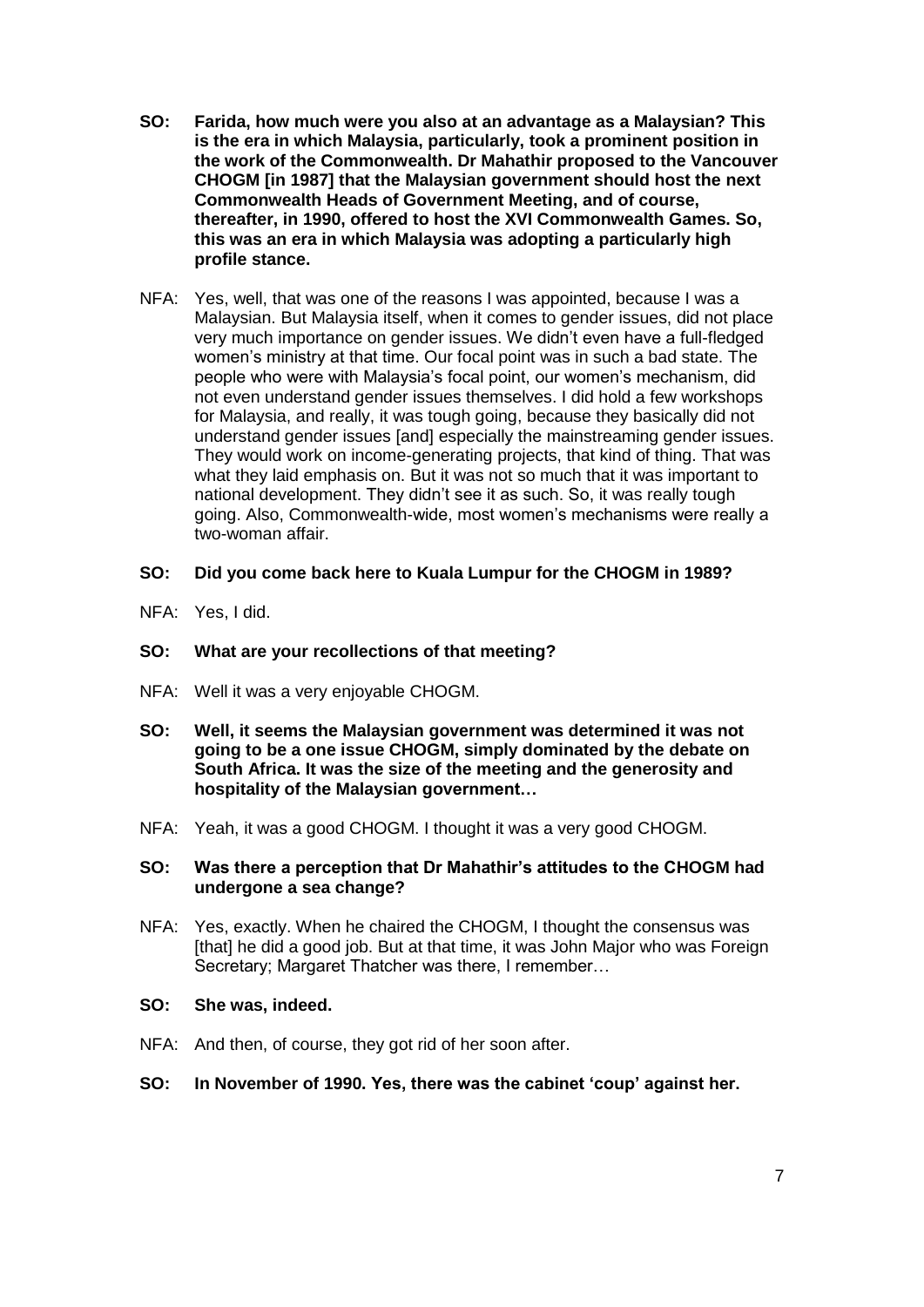NFA: Yes, I remember. John Major was Foreign Secretary. And then, oh my God, I peeped into the closed-door meeting of the Ministers of Foreign Affairs, and my God, the issue was South Africa.

### **SO: The debate between CCFMSA and John Major on economic and financial sanctions against South Africa?**

NFA: Gareth Evans used a four-letter word on John Major. Yes, I remember that.

# **SO: Max Gaylard confirmed that the meeting became particularly heated!**

NFA: Yes, it was very heated! And that was his Foreign Minister, Gareth Evans. He didn't mince his words, and used a four-letter word – on Britain!

### **SO: My goodness.**

NFA: And it was so embarrassing, because I was there – I think I was the only woman who was there. One of my colleagues had dragged me there… Was it Moses Anafu?

### **SO: Yes, probably.**

- NFA: Probably, because Moses was with PAD at that time.
- **SO: Without wishing to excuse foul language, I think it was an indication of, first, just how robust the discussion was, and two, the passion with which Gareth Evans felt that Britain was the obstruction against necessary financial sanctions. The Australian government and Australian officials had put an enormous amount of work into developing international financial sanctions against South Africa.**
- NFA: That's right, yes.
- **SO: So, the feeling that Britain was the logjam would have been running high.**
- NFA: Yes. At that time, Abu Hassan Omar was our Minister of Foreign Affairs. Oh, Hassan Omar. Very weak; very weak of him.
- **SO: Well, from what I've read, Dr Mahathir dominated the conceptualisation and the presentation of foreign policy.**
- NFA: Foreign policy was in the hands of the Prime Minister, yes.
- **SO: Yes, with a core of key advisors who supported him and implemented his policy?**
- NFA: Yes, basically the core advisors were from the Foreign Ministry. It was Kamil Jaafar – it was all the Kedah gang – and Razali Ismail, who was at that time our Permanent Representative [to the United Nations] in New York.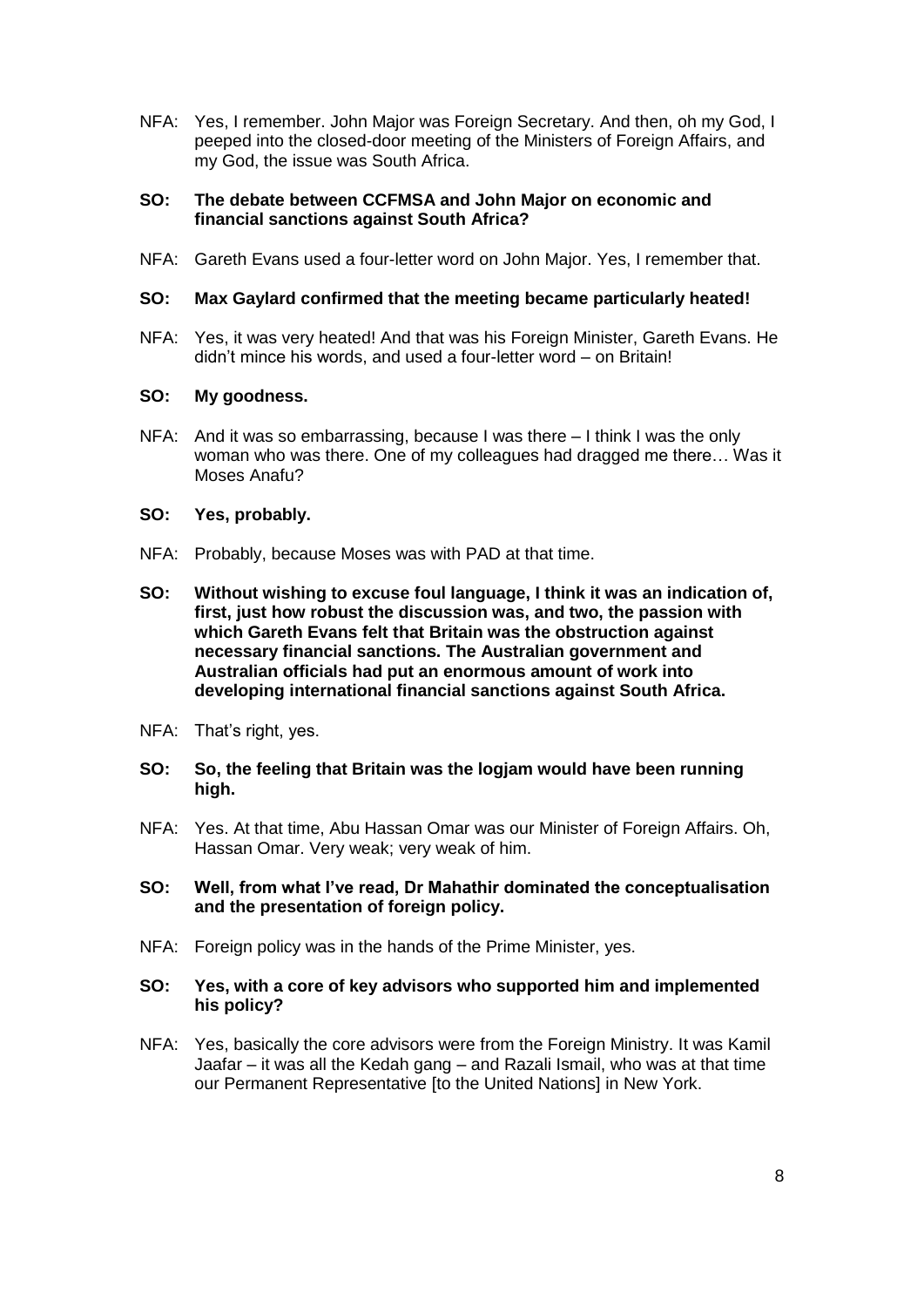- **SO: Do you think it was a question of relative weakness of the Foreign Minister, or just the dominant personality and locus of decision-making in the Office of the Prime Minister?**
- NFA: The latter. The latter, yes. Foreign Ministers would have the duty of simply implementing his policies, but [Dr Mahathir] decided what our foreign policy should be.
- **SO: So, had there been surprise when Mahathir seemed to have this change of heart towards the Commonwealth? At the start of his premiership, the tone was very much that he might go to the regional meetings of the Commonwealth – the CHOGRMs – but that he certainly wouldn't go to the biennial heads' meetings because these were dominated by Europeans and were insufficiently focused on development countries. Is this correct, in your view?**
- NFA: Yes, yes.
- **SO: So, Dr Mahathir believed the Commonwealth needed to be much more of a caucus of developing countries. Do you know how Sonny Ramphal managed to persuade him otherwise? Was there domestic discussion of how Malaysia's foreign policy had altered?**
- NFA: Yes. I don't know who was responsible, but I think it was probably his advisors – basically the Foreign Ministry people – who felt the Commonwealth was important. I think they were the ones who were instrumental in making him change his mind.

# **SO: How important was ISIS as a quasi-governmental think-tank?**

- NFA: It was more the likes of Kamil Jaafar and Razali Ismail*.* They were more instrumental.
- **SO: Thank you. I know the two reports that came out in the October of 1986, and the literature seems to put a lot of emphasis on the particular role of ISIS.**
- NFA: No, it was the Foreign Ministry, because they had direct access to him. Not academics and not think tanks.
- **SO: So, the Kuala Lumpur heads meeting was a very successful CHOGM, from which emerged the Langkawi Declaration.**
- NFA: Yes, on the environment.
- **SO: The meeting discussed South Africa, but there were also forty other important issues, particularly the environment. The Langkawi Declaration stated that developed countries should start to financially contribute to minimizing the impact on the environment of industrialisation in developing countries.**

**How far was there a degree of domestic press support and popularity for the Commonwealth in Malaysia? This was a time when, after all, Dr**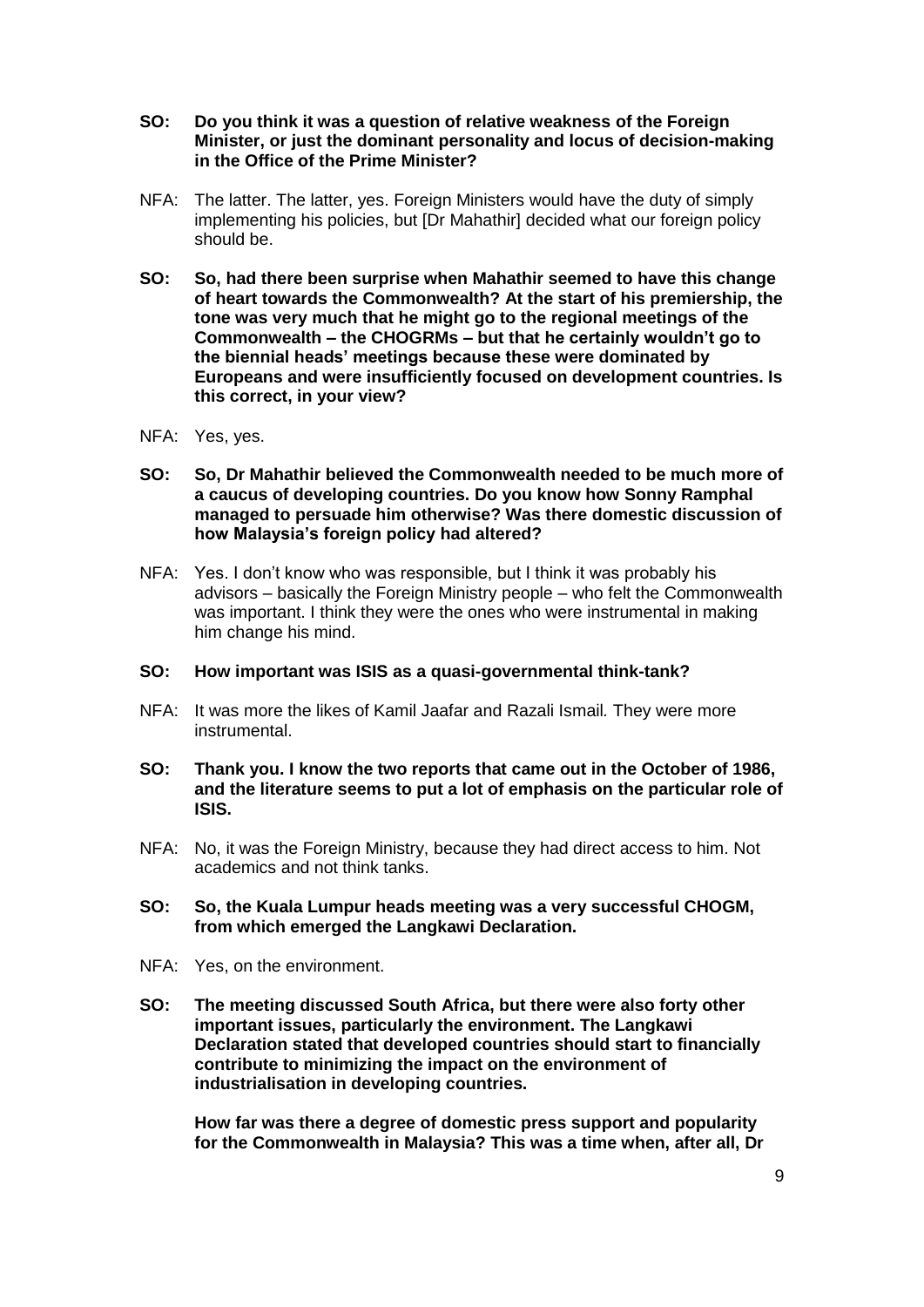# **Mahathir experienced considerable political opposition within the country.**

NFA: In 1987, yes, because of Operation Lalang, when they rounded up the socalled government dissidents. In fact, some of my friends came and stayed with me in London just to escape. I was very active as an NGO as well; I was wearing two hats. So, I think Irene Fernandez and others came and stayed with me, because the Special Branch was out to get them.

# **SO: Did that complicate your position in ComSec?**

NFA: No, not at all. [*Laughter*] It complicated my position at home! So, that's why I felt I needed a breather. And of course, I was frozen out; they put me in cold storage. I did not get my promotion, even though I felt I was a relatively good legal officer. But the Attorney General hauled me up, summoned me, and said, "You cannot wear two hats. You've got to decide." I was making statements against the Internal Security Act and what not. ComSec in London didn't know, they didn't know anything about it. They did not delve into my political activism at home.

# **SO: You said that you were leading an NGO. Which was that?**

NFA: The Association of Women Lawyers. Of course, we had a petition against the Internal Security Act – detention without trial and so on. Also, after 1987, it was a very, very bad time for NGOs. They rounded up the NGOs when actually the troublemakers were Najib Razak and this guy from the Malaysian Chinese Association – they almost came to blows, and they were partners in the National Front, in a coalition government. And what happened was the police started to round up NGOs instead of Najib and this guy – I can't remember his name – who should have been rounded up as they were trying to play to the gallery.

# **SO: So, this was scapegoating?**

NFA: Definitely scapegoating.

# **SO: But by 1989, politics had become calmer here in Malaysia?**

NFA: Much calmer; much calmer after that, yes.

### **SO: Were you still president of the Association of Women Lawyers by this point?**

- NFA: No, I gave up; I resigned from all my positions when I left for London. My position was taken over by somebody else. It would not have been fair – I could not run an organisation from how many thousand miles away.
- **SO: No. At the Malaysia CHOGM, Dr Mahathir had been appointed as chairman of the High Level Appraisal Group, which was tasked to look at the Secretariat and the Commonwealth. And, of course, Malaysia was heading into elections in 1990. Apparently Dr Mahathir had invited election observers. You didn't come with that particular group?**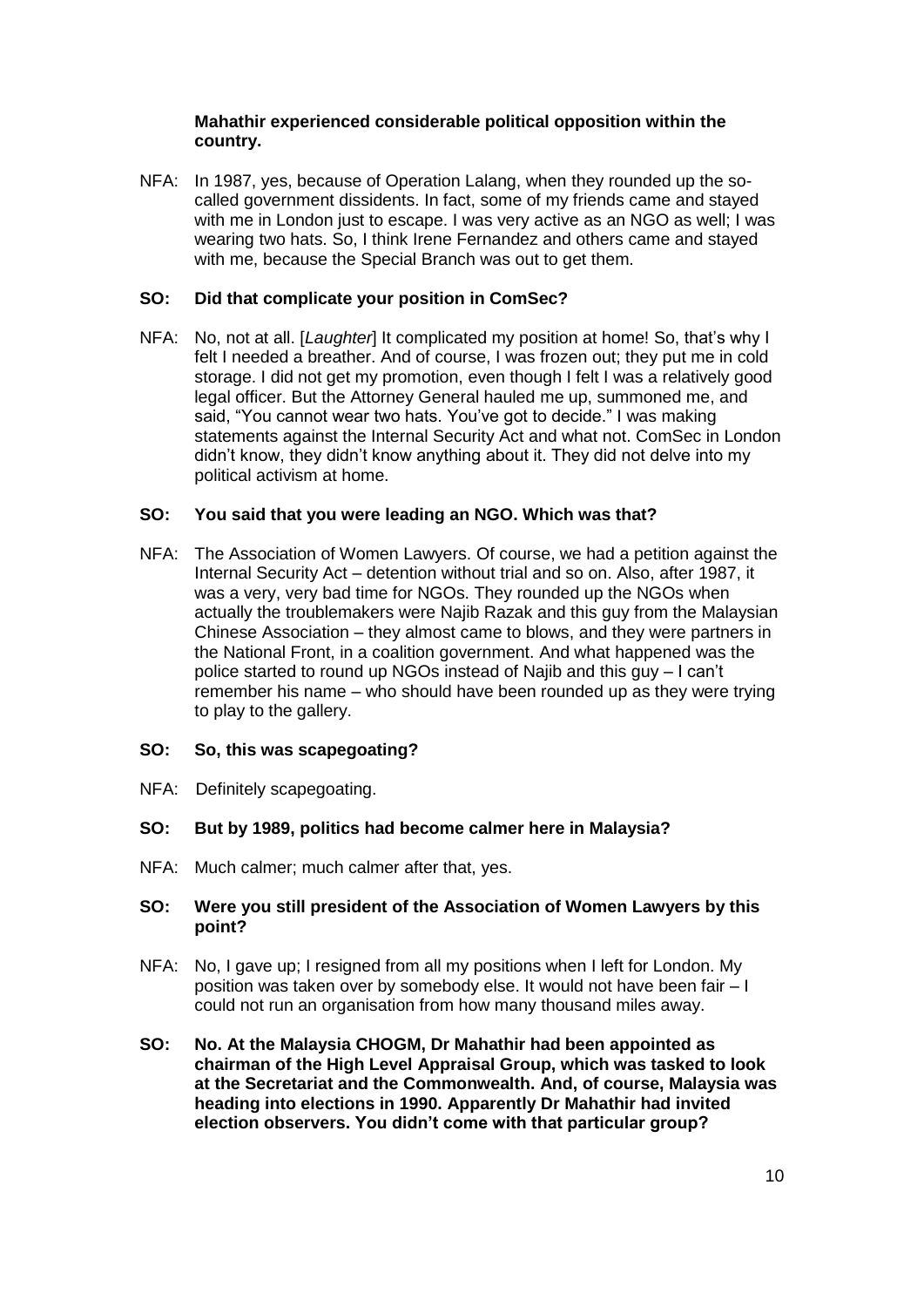- NFA: No, because basically it was a PAD show.
- **SO: I know that Neville Linton and Sir Anthony Siaguru were involved. They were the Commonwealth Secretariat deputation. Were you in any way aware of how that played out?**
- NFA: Only from what they told me. I can't remember what was in the report what conclusion they came to – but I think they said it was 'free but not fair'…

### **SO: Yes, that was Patsy Robertson's line.**

- NFA: 'Free but not fair'. [*Laughter*]
- **SO: And I know that that caused enormous offence at the top of Dr Mahathir's party.**
- NFA: Well, it was true! [*Laughter*]
- **SO: Yes. There was, shall we say, a certain view of whether the Commonwealth observers should have complete licence to meet whomever they chose, rather than whom the government designated that they might.**
- NFA: Yes, exactly. Well, at least, you know, ComSec showed its independence. Good for them. [*Laughter*]

### **SO: So, in the early 1990s, accelerating your work on women and development, you also attended the Harare CHOGM in 1991.**

NFA: Yes, I did. I can't remember, because I have lost all my papers – you see, I've moved so many times. I became ambassador to The Hague for seven and a half years, Sue, so all my papers are in disarray. I can't remember whether governments had to make a report on women's issues or not, whether it was part of the agenda. They probably did, you know.

### **SO: But you were there in Harare, so did you meet Mandela when he was there?**

NFA: Yes, yes.

#### **SO: That was after his release.**

NFA: Yes, I met Mandela. I remember Moses Anafu organised for him to give a talk. This was a side-line thing – I mean, it was on the side. It was a 'sideshow', basically.

#### **SO: Was he, shall we say, the 'political star' of that particular CHOGM?**

NFA: Of course. Everybody wanted to meet Mandela. Yes, because I remember… My God, when they showed television pictures when he was released… Overwhelming emotion.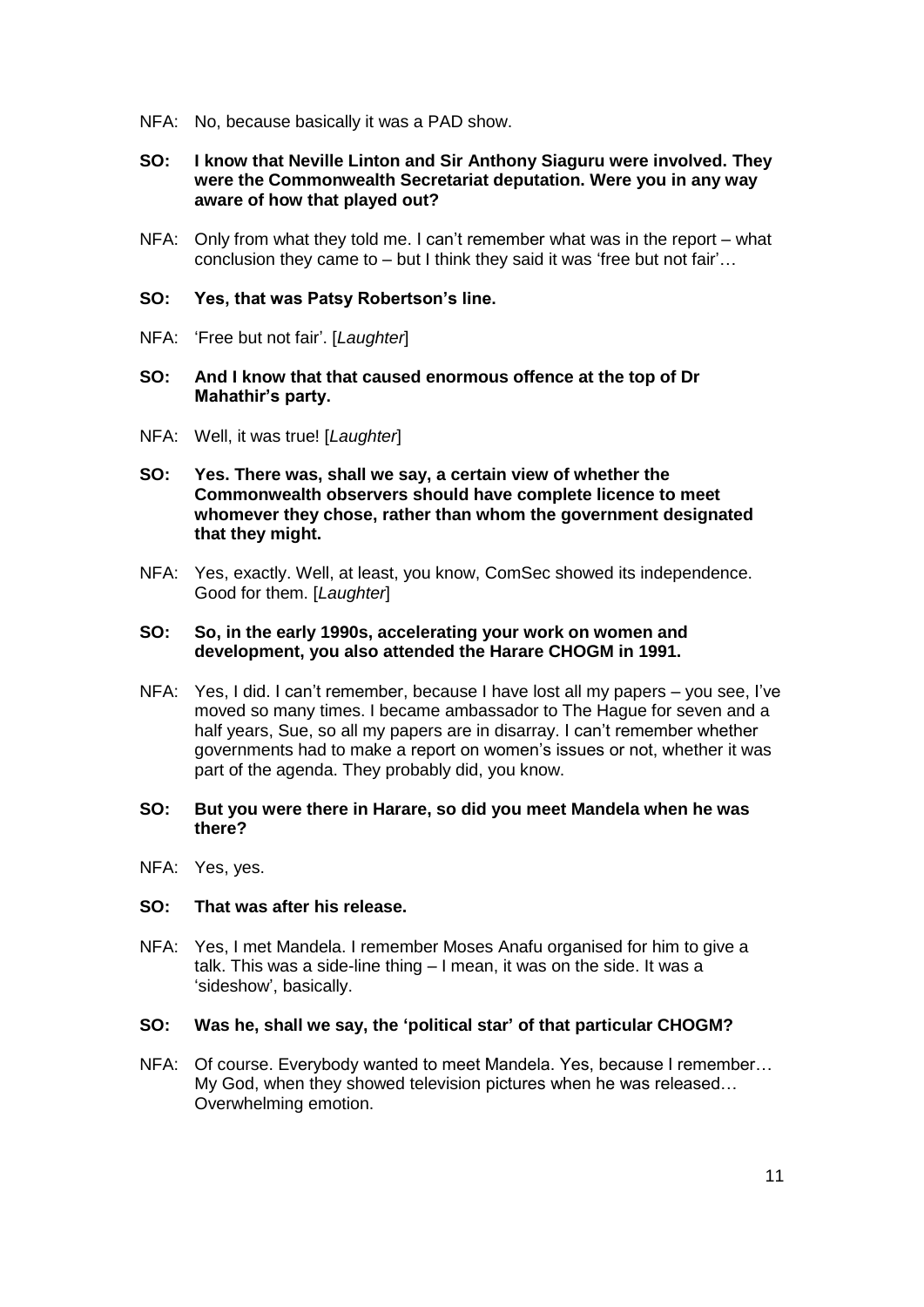- **SO: I spoke to Flora MacDonald, who had been Canadian foreign minister in the late 1970s and who, in 1991, had been responsible for a Commonwealth Human Rights Initiative report prompted by the antiapartheid struggle in South Africa [the MacDonald Group]. She said that she had been swept up in that ecstatic crowd and had ended up on stage!**
- NFA: Oh, okay!

# **SO: Yes, she got separated from her South African colleagues and ended up cheering for Mandela actually** *on* **the stage when he was speaking.**

NFA: It was so incredible. But for some reason or other, he and Mahathir hit it off. They were very good friends, because Malaysia was one of the first countries Mandela visited. Even later, when he became President of South Africa and he had already divorced Winnie, he came to visit. He was with Graça, not married at that time, [and] I remember it was a nightmare for the Muslim majority in Malaysia – to receive this kind of couple, an unmarried couple! [*Laughter*]

### **SO: Well, I can understand the sensitivities of the protocol required.**

NFA: That's right. At that time, I was already with the Foreign Ministry.

### **SO: Were you still on secondment from the Attorney General's office?**

NFA: I transferred officially from the Attorney General's chambers to the Foreign Ministry in September 1996. But before that, they had formed this legal division in the Foreign Ministry, which was staffed by officers from the Attorney General's chambers. I was the first head of the legal division after I came back from ComSec in 1993.

#### **SO: Before you left the Secretariat, were you involved in any way with the Secretariat's work down in South Africa after the Harare CHOGM?**

NFA: No, not really. As I said, it was so compartmentalised. I mean, we were not involved in the work of other divisions. The only thing was that they had to give a report to us. We did a series of training for all the divisions in the secretariat on how they should mainstream gender issues into their own work, and then they had to produce these annual reports. But when it came to the actual work, they did not consult us.

### **SO: How difficult was it to defend your unit's work once Chief Emeka had become Secretary General? He was, of course, elected at the Kuala Lumpur CHOGM.**

NFA: Yes, and he was very grateful to the Malaysian government.

#### **SO: Indeed, for how the vote for SG was handled.**

NFA: Yes, that's right. Because all of a sudden, Ramphal decided to stay on. That was a rumour. Then I remember Benazir Bhutto came, and Moni was very, very pally with the Gandhi family, because he was a personal assistant to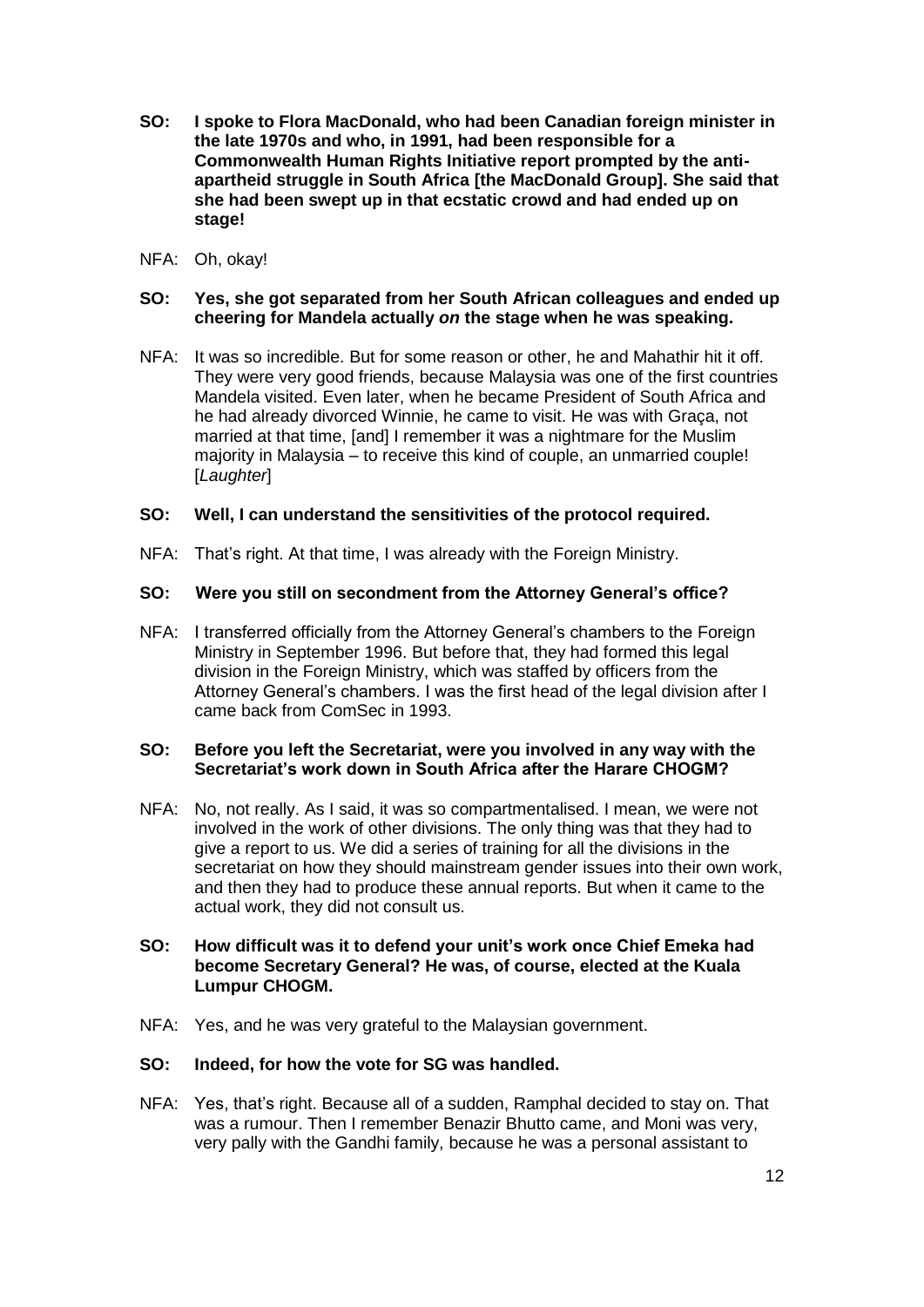Indira Gandhi. So, they were all hoping that Rajiv Gandhi would come, and then the last minute he couldn't make it. They wanted Rajiv Gandhi to pass a resolution to ask Ramphal to stay on.

### **SO: So, this was all part of the politics behind the scenes?**

- NFA: Yes.
- **SO: Very interesting. Dr Mahathir, in his memoirs, talks about Malcolm Fraser's bid. Fraser had been going around the Commonwealth trying to drum up support for his candidacy, and he had the support of Bob Hawke, his Prime Minister. Chief Emeka had done his lobbying among the Africans. According to Mahathir, he deliberately tried to deal quietly with the choice of SG right at the start of the meeting, and he didn't even tell his wife what the division of votes was.**
- NFA: Yes, that's right. He engineered it, basically.
- **SO: Okay. But there was also this going on.**
- NFA: Yeah, that was what we heard. That's what we heard.
- **SO: No smoke without a fire…**
- NFA: Yes. But for some reason, Rajiv Gandhi couldn't make it at the last minute.
- **SO: Thinking about the personal politics at play, do you have any recollection of the Harare CHOGM in 1991 and the dynamics between Robert Mugabe and Nelson Mandela? This meeting was one of Robert Mugabe's high points. It saw the institution of the Harare Declaration, which had been in draft beforehand, and he was, after all, the premier liberation leader who had been head of government for eleven years.**
- NFA: Well, they must have got his consent to invite Mandela for the CHOGM, but he did not play any official role. So, it was still Mugabe in the driver's seat: he was the chair; he was the host.
- **SO: Yes, indeed. So, after Harare and until the end of December 1992, did your work change in any way? Were you trying to defend the work of your division? I know Chief Emeka was looking at the work of the Secretariat and where and how to rationalise it…**
- NFA: Restructuring. No, but at that time, because of the support of governments like Canada, nobody in their right sense – no Secretary General, whether they liked it or not – would have dared to reduce our unit. The only problem was [that] after the restructuring, they joined us together with the Youth programme, and in a way that was basically downgrading WDP.

### **SO: Your successor was Eleni Stamiris?**

NFA: Yes. She was officially a Canadian citizen. We had tremendous support from the Canadian Government, and of course, they were also one of the biggest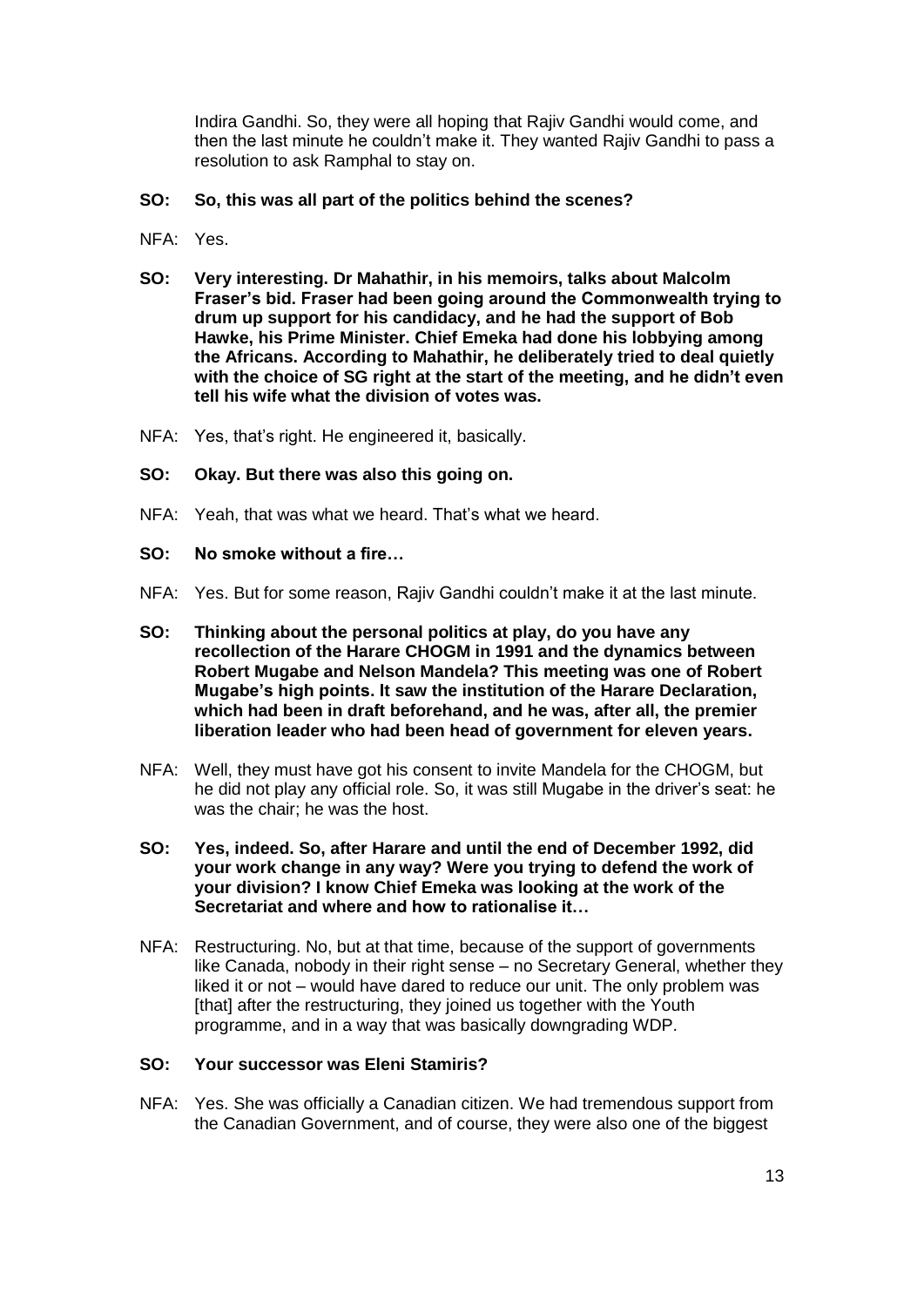financiers of ComSec and CFTC. Don't forget, it was a Canadian who was the chair of CFTC: Bill Montgomery. And then again, Nick Hare after Bill.

### **SO: It was part of Chief Emeka's agenda to bring CFTC more under his control. It was in a pretty autonomous position in Marlborough House up to that point.**

NFA: Yes, after getting rid of Moni, there were no threats to him any longer. But he had a very compliant DSG, Anthony Siaguru. Except for Nick Hare, I don't know what his relationship was…

### **SO: After you left the Secretariat at the end of 1992, you joined the Ministry of Foreign Affairs.**

NFA: I went straight in in February 1993. I came back, had a couple of weeks break, then I went straight to the Ministry of Foreign Affairs – on secondment, to head the legal division which had just been created.

### **SO: Yes. Was there a Commonwealth dimension to your work in the division?**

NFA: No, not really. The Commonwealth was under the Multilateral Affairs Division.

### **SO: So, thereafter, did your work as a diplomat for Malaysia take you back to Commonwealth responsibilities or Commonwealth countries?**

NFA: No, not really, because my entire work at that time was focused on the two cases which we referred to the International Court of Justice – throughout, until the cases were completed. And they even sent me to The Hague because they needed a lawyer, because I had been appointed as co-agent to the ICJ for both cases. That is why I was sent as Ambassador to The Hague – basically, they wanted a lawyer-ambassador – and because I was part of the legal team. I would keep up with what was going on in ComSec through conversations with my colleagues in Multilateral Affairs, and also with Patsy Robertson and Cheryl Dorall and so on, but it was not part of my work.

#### **SO: Were you back here for the XVI Commonwealth Games?**

NFA: Yes, definitely.

### **SO: The amount of financial and political support the Malaysian government provided for the Games was quite remarkable.**

NFA: That's right, yes. And they were marked, of course, by demonstrations, because they stupidly arrested Anwar Ibrahim just before the Commonwealth Games. We had this masked and armed special SWAT police who burst into his home. Oh my God, I tell you… It was terrible, the way they did it. He was still the Deputy Prime Minister!

#### **SO: I remember following the international press reports.**

NFA: They were masked in stockings and balaclavas. They burst into his home and took him away.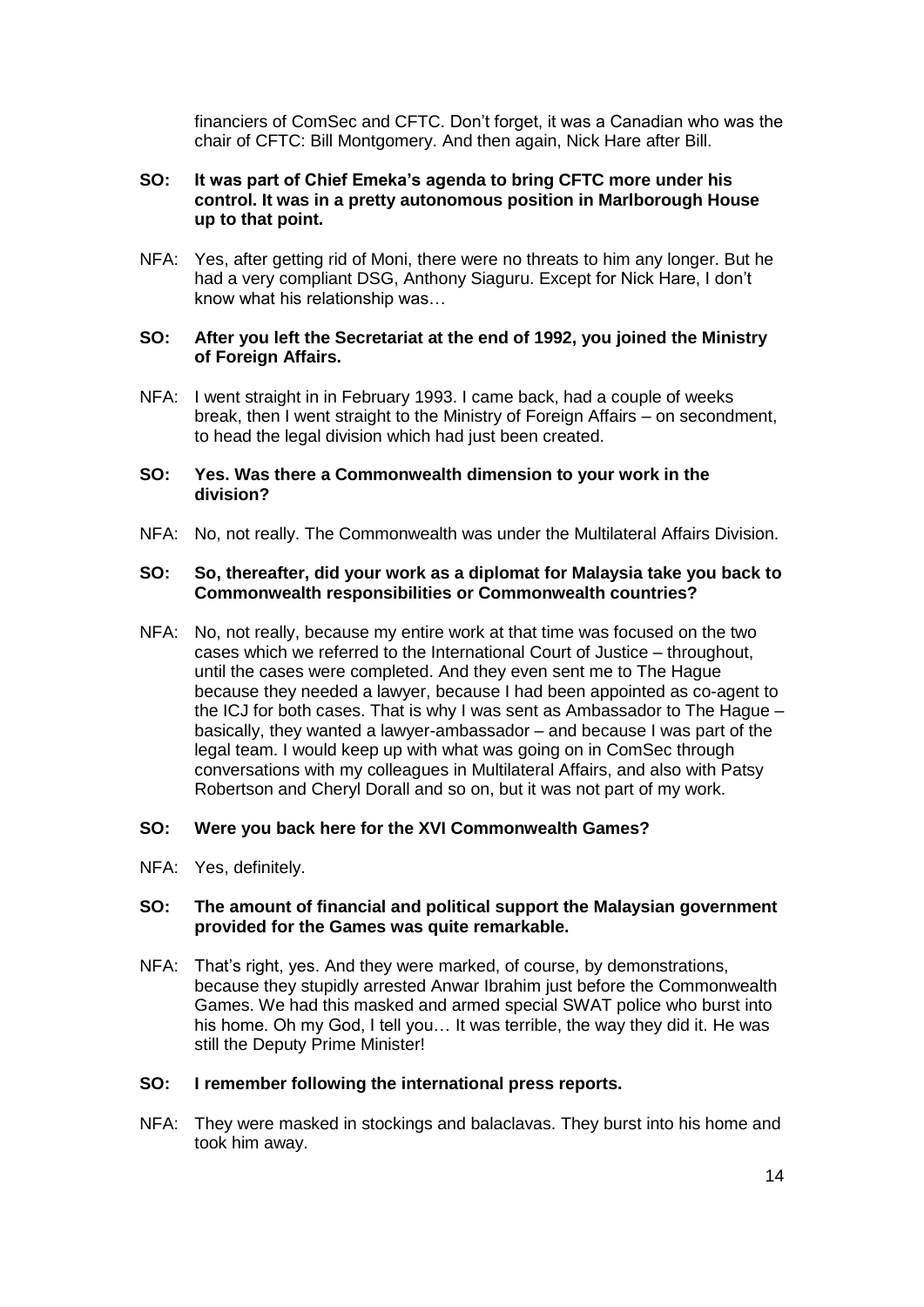# **SO: That must have been deeply shocking.**

- NFA: It was shocking. But of course, we had a very compliant press as well. The press practised self-censorship, so they would not have reported it. Basically it was reported by the foreign press.
- **SO: I know that the government under Dr Mahathir was particularly sensitive to foreign criticism. The push of the Harare Declaration had been good governance, and that of course includes freedom of speech and also independence of the judiciary. In both cases, Malaysia didn't necessarily follow.**
- NFA: Yes, you're right. 1987, of course, was when they had the trial, the kangaroo court, when they got rid of the head of our judiciary, the Lord President – we used the same title as Scotland, instead of calling him the Chief Justice. Now they've reverted to Chief Justice, but before it was Lord President. And before that, Sue, we had one of the finest, most independent judiciaries in Asia.

# **SO: That's right. And the Supreme Court lost its right for judicial review. Legislation was then introduced stating that only Parliament, by passing legislation, would enable judicial review.**

- NFA: That's right. Yes, and they dismissed a few Supreme Court judges, all because one of the High Court judges had deregistered the United Malays National Organisation, UMNO, which is the main party in the ruling coalition and Mahathir's party. After that, they were supposed to have a nine member Supreme Court to sit on appeal. I think they sat, and then Mahathir impeached Salleh Abas and a few other judges. They had a judge from Singapore and they had a judge from Sri Lanka here to impeach Salleh Abas in Parliament. It was 'mayday', really – 'mayday' for justice in Malaysia.
- **SO: From what you're saying, this highlights the extent to which Malaysian politics and Malaysian political culture under Dr Mahathir was starting to be out of step with the good governance drive of the Commonwealth.**
- NFA: Yes, and that's why he *hated* the words 'human rights'.

### **SO: Because human rights were taken to mean political rights?**

NFA: Yes. 'Human rights' and 'good governance' – he hated those words. They wanted the term 'good government' rather than 'good governance' in the Harare Declaration. Check the Harare Declaration wording to see whether they use 'good government' or 'good governance'… But he hated that.

#### **SO: They use 'good government'.**

NFA: Yes, because he has a big thing about the term 'good governance'. Mahathir was totally against it.

# **SO: For fear that it might be used against Malaysia?**

NFA: Yes.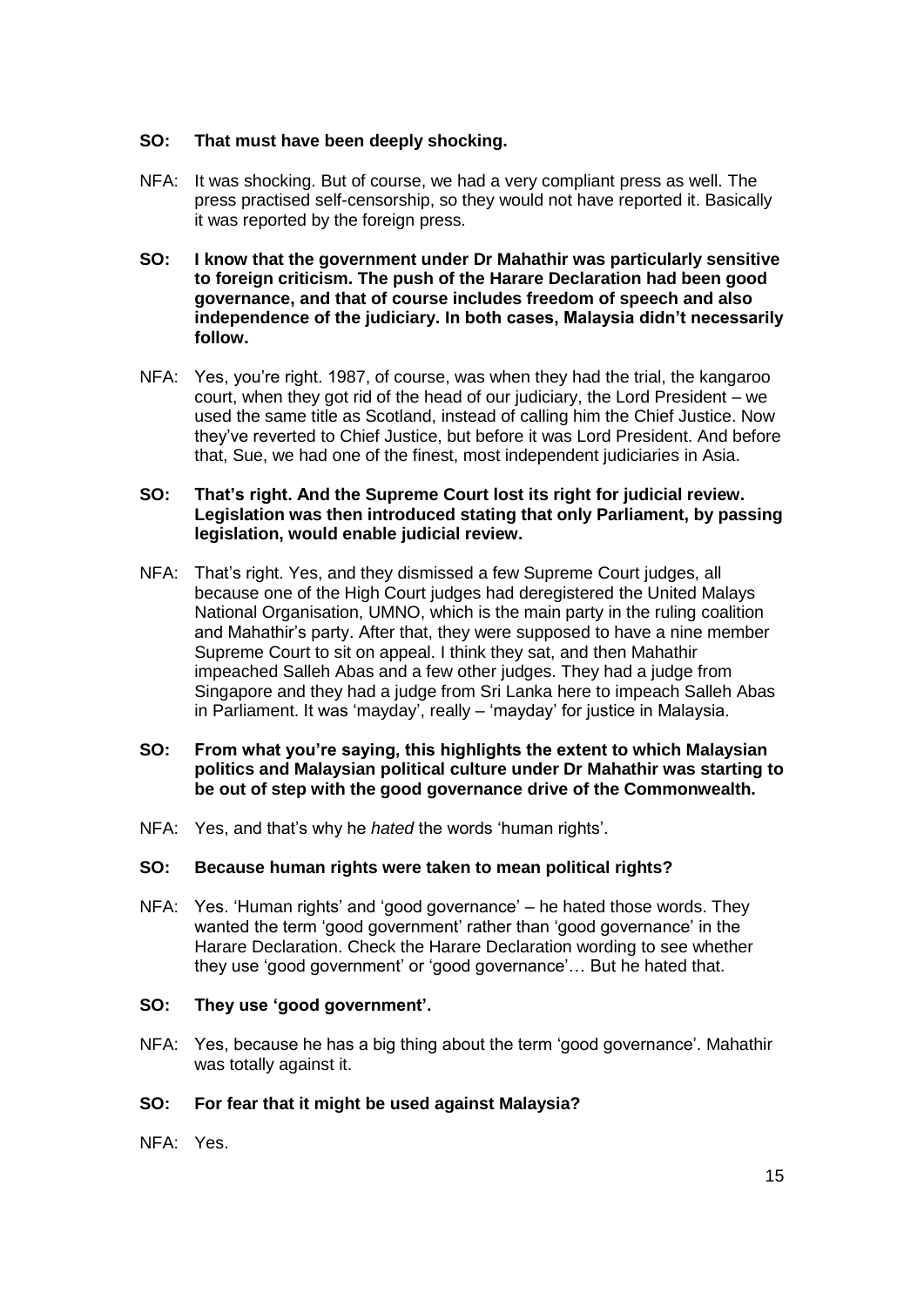- **SO: So, was there concern in government circles here about the creation of the Commonwealth Ministerial Action Group, whereby a country could find itself on the agenda or under the surveillance of a committee of Foreign Ministers again? I know that CMAG was designed to deal with military coups, but I wondered whether you knew of any disquiet among top officials or in the Foreign Ministry.**
- NFA: But was Mahathir the chair at that time?
- **SO: No, he was not the chair, because Stan Mudenge of Zimbabwe was chair from 1995 to 1997. But Malaysia had a representative on the CMAG until 2002 – this was Musa Hitam, rather than the Malaysian Foreign Minister.**
- NFA: Right. I can't remember… When did Mahathir resign?
- **SO: 2003.**
- NFA: Okay. I was in The Hague at that time.
- **SO: Mahathir tried to step down in 2002. It was at a very emotional UMNO meeting when he was persuaded to stay on for another year.**
- NFA: Well, it's amazing that he actually stepped down. [*Laughter*] It was amazing. I can't remember whether Lee Kuan Yew had already stepped down at that time.
- **SO: The trouble is with leaders who occupy that top position for extended lengths of time. I think there is an inherent process of thinking that there's still so much left to be done.**
- NFA: I think definitely. You know, he's still very active. He's still telling Najib what to do and what not to do.
- **SO: Mrs Thatcher, too, said she was going to be a backseat driver. John Major's style in retirement has been very different.**
- NFA: Yeah, but it was a coup against Thatcher, remember.
- **SO: I do remember. I can tell you that my father was the leader of the Conservative 'Praetorian Guard', as chairman of the 1922 Committee of Conservative backbenchers, so he had...**
- NFA: Really, your father was a Tory MP?
- **SO: Yes. He had to be one of those who went in to see her on that November day in 1990 to say she had lost the confidence of the party. Although he never admitted it to me himself, I believe he told her that she could still carry the party in the House of Commons, even though the majority in Cabinet did not. I used to tease him that, because it was Mrs Thatcher, rather than putting on a tin hat and a bayonet before 'going over the top', he'd have to phone her from a nuclear fallout shelter.**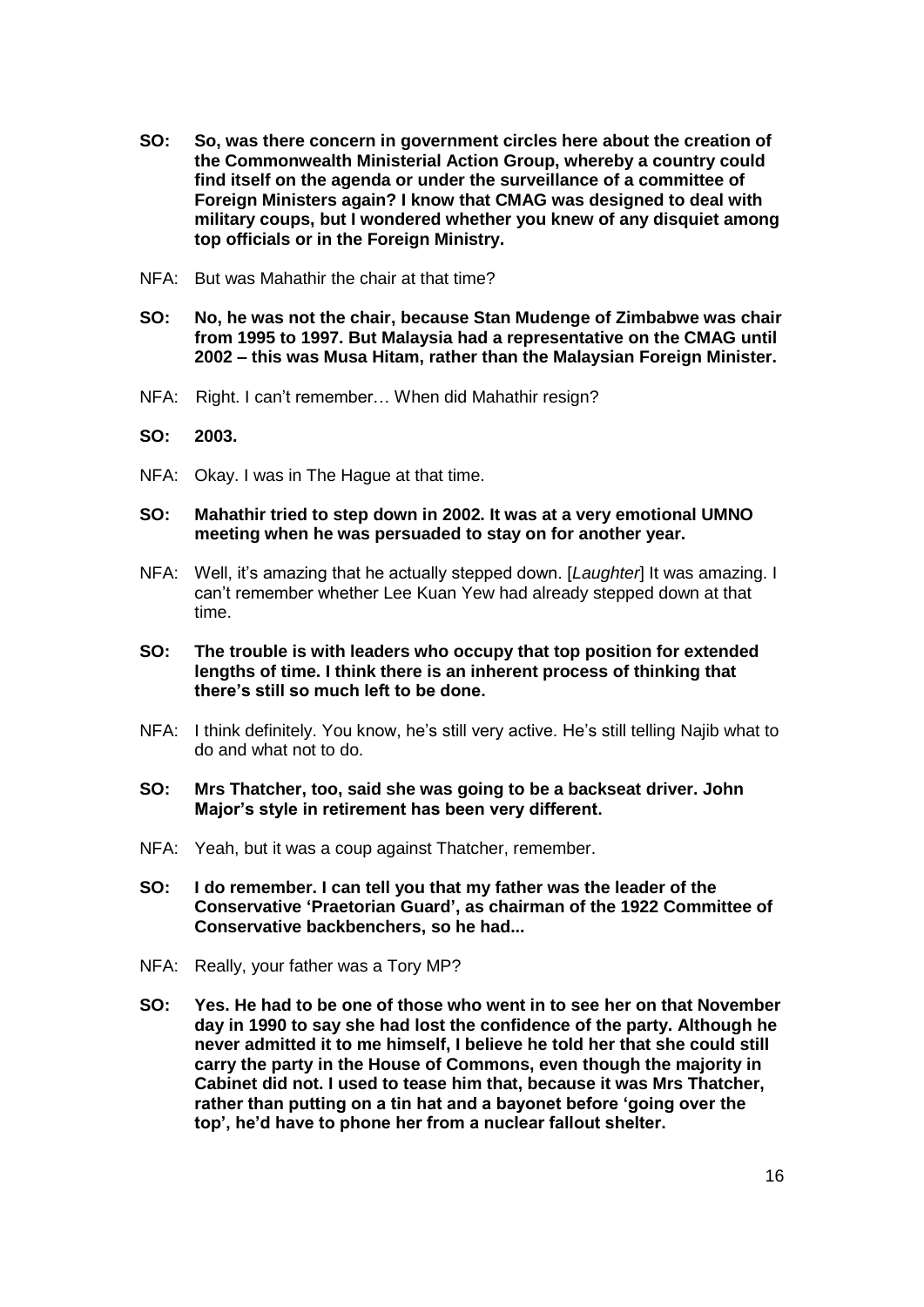- NFA: [*Laughter*] What was the issue at that time?
- **SO: There were, I think, three issues: the poll tax, her authoritarian style in Cabinet, and particularly Europe. She had lost five key Conservative Cabinet colleagues on Europe: Michael Heseltine, Leon Brittan, Nick Ridley, Nigel Lawson, and Geoffrey Howe.**
- NFA: Oh my God…The Foreign Secretary and also the Chancellor!
- **SO: The Chancellor, yes. So, her style was coming to alienate people, and Europe was starting to take a trajectory that she didn't approve. Even though she'd agreed the Single European Act in 1986, there was now the push for European federation – political and financial – led by Jacques Delors, and she did not agree with that. She was publicly resisting. Geoffrey Howe and Michael Heseltine, particularly, believed that this was counter-productive to British interests – that you should be in Europe and arguing to manage the problem…**
- NFA: Yeah. Was this a night of the long knives?
- **SO: It was, for the Prime Minister! After that first leadership vote, which she hadn't quite clinched, individual members of her cabinet said, "Prime Minister, I of course will support you, but I don't think you have the support of the rest of the cabinet." So, if you have 23 people telling you that… She paid the price of being too domineering in cabinet. It was John Biffen who said that she regarded herself as "a tigress surrounded by hamsters".**
- NFA: Yes, and the handbag, I remember. The coiffed hairdo and the handbag.

# **SO: The handbag! Her alternative information system.**

NFA: But nobody had the guts to do to Mahathir what the British cabinet did to Thatcher. He was just so utterly dominant, you know. But not as bad as Lee Kuan Yew. With Kuan Yew, we were just quaking. Somebody from the Foreign Ministry told me that, before a cabinet meeting – and this is a piece of gossip – S Rajaratnam, who was the deputy prime minister, was smoking. Then Kuan Yew walked in unexpectedly, took his cigarette, and crushed it in his palm.

#### **SO: Oh, goodness.**

NFA: Can you imagine? They were terrified of him.

### **SO: Yes, I can imagine that. An enormous, politically dominant personality; intellectually brilliant, Cambridge style…**

- NFA: The only person he respected was his wife, and they were both double firsts from Cambridge.
- **SO: Yes. Going back to Dr Mahathir and his style of politics… What he was trying to achieve – in accelerating Malaysia's development, in pushing forward as a new industrialising country – was to drag a country out of**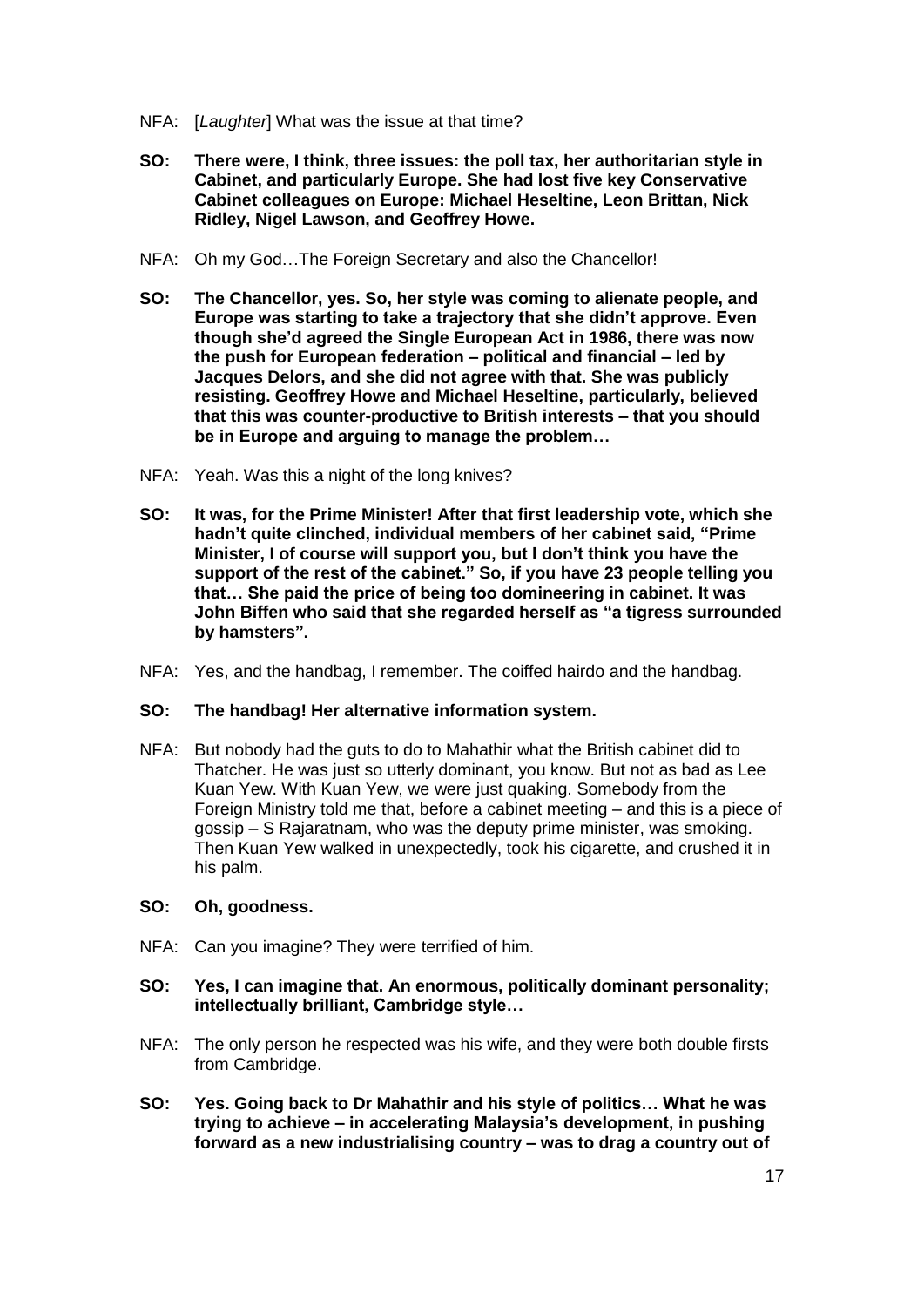# **what he perceived to be its doldrums and to catapult it towards the G20, with his 2020 vision.**

NFA: Yes, he had a vision.

### **SO: That was remarkable.**

NFA: It was. I mean, the man was a visionary, never mind his methods. The problem with him is that the ends justified the means. That was his philosophy.

### **SO: From what you saw within the Ministry of Foreign Affairs, how important to Malaysia was ASEAN?**

NFA: ASEAN? That's our first [priority]. Then, at that time, it was the Non-Aligned Movement. I don't know what's happened to NAM.

### **SO: It's still going.**

NFA: It's still going? Well, we were very active; we hosted the NAM conference.

#### **SO: You did, in 2002. Mahathir was, of course, chairman.**

NFA: Yeah. Then, in that order: ASEAN, NAM, the Commonwealth and then the Organisation of Islamic Cooperation, I would say. The Commonwealth would be above OIC.

### **SO: I just wondered, because this is the era in which Islam became more of a political and social force. Was it identified as such? Or is this a misrepresentation?**

NFA: Yes, but the problem with the OIC is [that] they can never get anything done or agree with anything. That was the problem. It was so frustrating. We would pay lip service and so on, and we still had the Langkawi dialogue group – which, I dare say, is a complete and utter waste of time, most people feel. We were spending so much money. Nobody listens to what they have to say.

### **SO: What about the Malaysian Technical Cooperation Fund? Millions of Ringgit was spent on that…**

NFA: Yes, that's right. We still have it. It used to be under the Prime Minister's Department before – the Economic Planning Unit. Now we've transferred it to the Foreign Ministry, because it has to be a Foreign Ministry tool. It has to be a tool of foreign policy, like in most countries. But yes, it's still very active and is still going on. We still provide a lot of training, especially for the Third World – a lot of African countries and so on, especially in our Administrative College.

### **SO: But there are also, of course, Commonwealth scholarships. Malaysia has provided a number of scholarships…**

#### NFA: Really?

**SO: So I understand; I could be wrong.**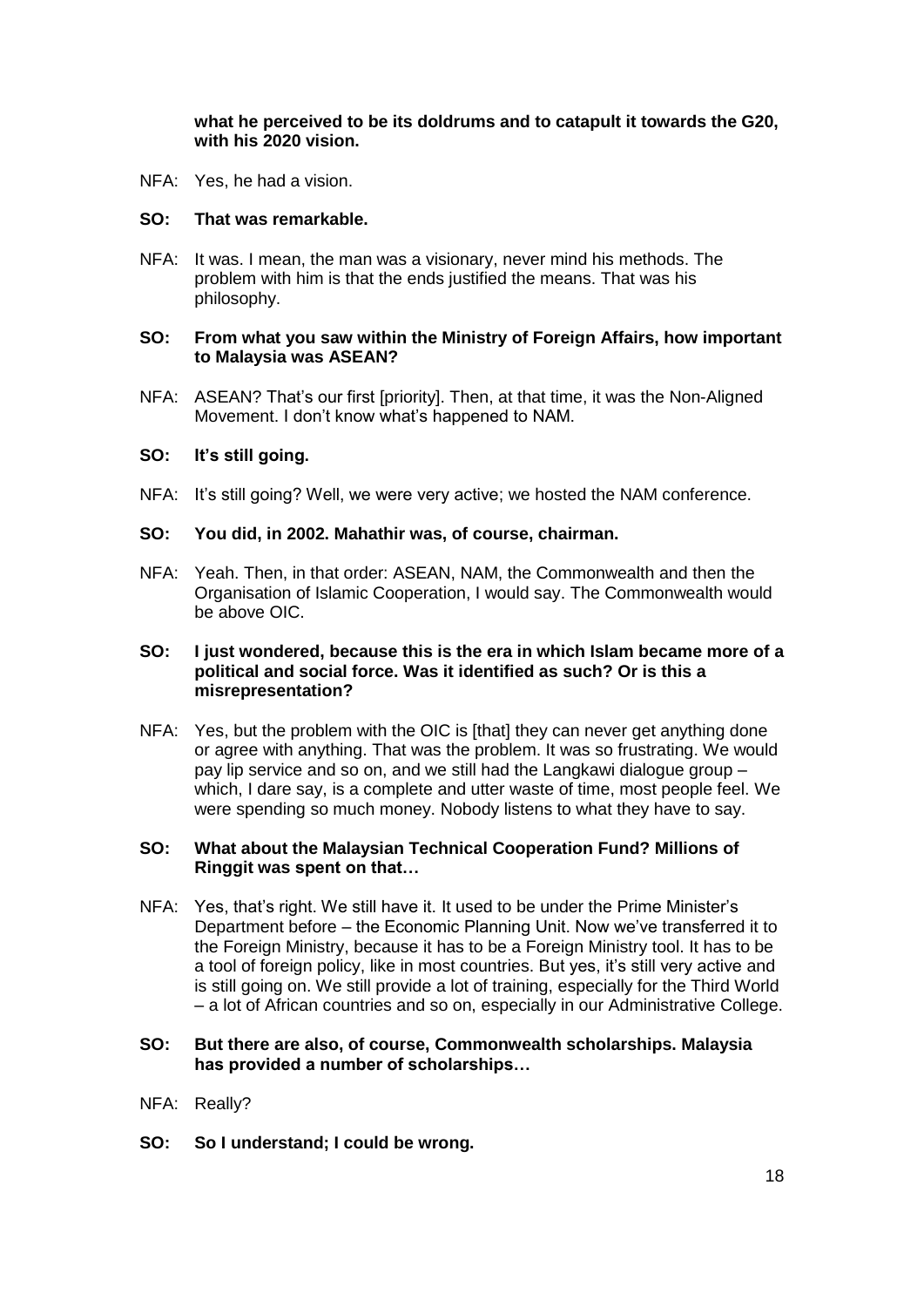NFA: Okay, because it's not under Foreign Ministry… It's probably under some other ministry, so I'm not that familiar with it.

### **SO: Right. So, how important would you say is the Commonwealth to the political elite – or to the political class – as well as the business class in Malaysia?**

NFA: The Commonwealth… I would say that it has its place in Malaysia's foreign policy, and I think they'll still want to play an active role and a significant role in Commonwealth affairs. I think there's still this belief that we can do something because, whatever it is, geographically, the Commonwealth encompasses three-quarters of the globe.

### **SO: Two billion people.**

- NFA: Yes, and we believe that we can make a more significant impact than, say, [through] the UN.
- **SO: Okay, so it's a smaller environment, which enhances the platform and allows Malaysia to have a louder voice?**
- NFA: Yes.
- **SO: Okay. But would it be fair to say that very often the issues that have confronted the Commonwealth have tended to be, primarily, African developmental issues?**
- NFA: Yes, and especially under Anyaoku. It was very Africa-centric.
- **SO: Then, with the rise of the small states agenda, where does that leave Malaysia as a newly industrialising country in Southeast Asia? Development was certainly Sonny Ramphal's grand strategy, along with the battle against apartheid South Africa. But it has to be said that the Commonwealth in the 1990s was changing. The Commonwealth from 2000, under Don McKinnon as SG, very much emphasised trade and finance. So, I'm just wondering whether the Commonwealth still has a utility and can serve as a useful platform to Malaysia, or whether the Commonwealth's importance to Malaysia is in fact sliding further down the scale of priorities and national interest.**
- NFA: Yes, you're right. But the best people to give you an official view would be Foreign Ministry people.
- **SO: Yes, I see. Farida, from your point of view, how effective was the Commonwealth? Did it primarily take its tone, its agenda, its visibility, from the Secretary General? Or actually was the role of government leaders the essence of the Commonwealth, in your opinion?**
- NFA: Well, I think the role of the Secretary General is pivotal. If we have a weak Secretary General, the whole complexion changes. He has to promote… Even on the issue of Sri Lanka hosting, for example, he could have taken a more significant role.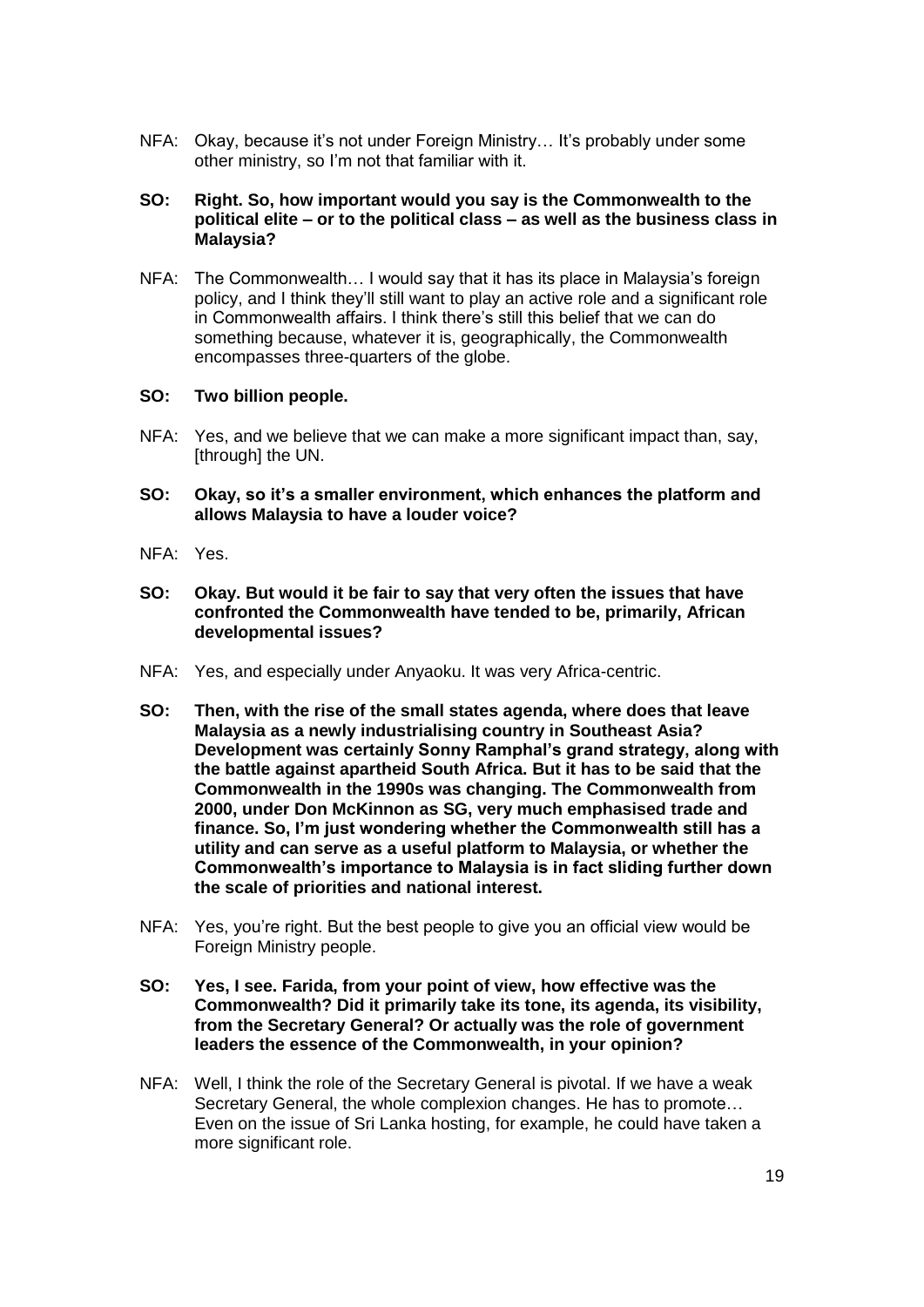### **SO: He could have been much more actively involved in guiding heads, rather than acting as a recipient of heads' opinion in this?**

- NFA: Yes, exactly. Because for heads, they've got so many things on their plate: there are so many issues and they are members of so many international organisations. So, if you don't guide them, if you don't steer them, then it's going to fall by the wayside. I mean, how on earth did they choose Sri Lanka as a CHOGM venue, for example? It caused so much flack.
- **SO: The public relations disaster was predictable and predicted. The discussion at the Port of Spain CHOGM in 2009 had been around rewarding Sri Lanka for the end of the civil war, and then the proposal for Sri Lanka to be host had been deferred. The Rajapaksa government wanted it immediately. So, as you say, the whole question of how it was handled – in the run up to Perth, at the Perth meeting, and thereafter – left a lot to be desired.**
- NFA: Yes, exactly. And so much flack…
- **SO: Yes. It caused an enormous amount of damage because, as far as the press was concerned, that was the only story in town. It completely eclipsed the other good work that was being done.**
- NFA: Yes, exactly. That was a real shame, you know. That was a real shame.

#### **SO: Was it covered much here in Malaysia?**

NFA: Well, only in the foreign pages – in the world pages, you know. Of course, Najib attended. Najib headed our delegation. But don't forget, we also have a large Sri Lankan diaspora here.

#### **SO: Okay, so that's a political constituency that needs to be nurtured.**

NFA: And the Tamil Sri Lankans… A lot of the support and the funding for the Tamil Tigers came from here.

### **SO: I didn't know that. People talk so much of the Tamil diaspora in Canada, particularly, and also in London.**

- NFA: This is very old. They came here because, you see, the British brought in the indentured labourers from India to work on the railway and to work on their plantations, especially rubber at that time. But the Tamil Sri Lankans at that time came as professionals. A lot of my very dear friends, their parents or their grandparents came from Sri Lanka. But [there is a] difference between them and the indentured labourers. As I say, they were doctors; they were lawyers. They were a very highly educated group, and they did very well here. A small but significant community and they all feel very passionately, you know. A lot of them were Tamil Tiger supporters – those who are politically active, anyway.
- **SO: Did the Malaysian government take a public stance on the Sri Lankan civil war?**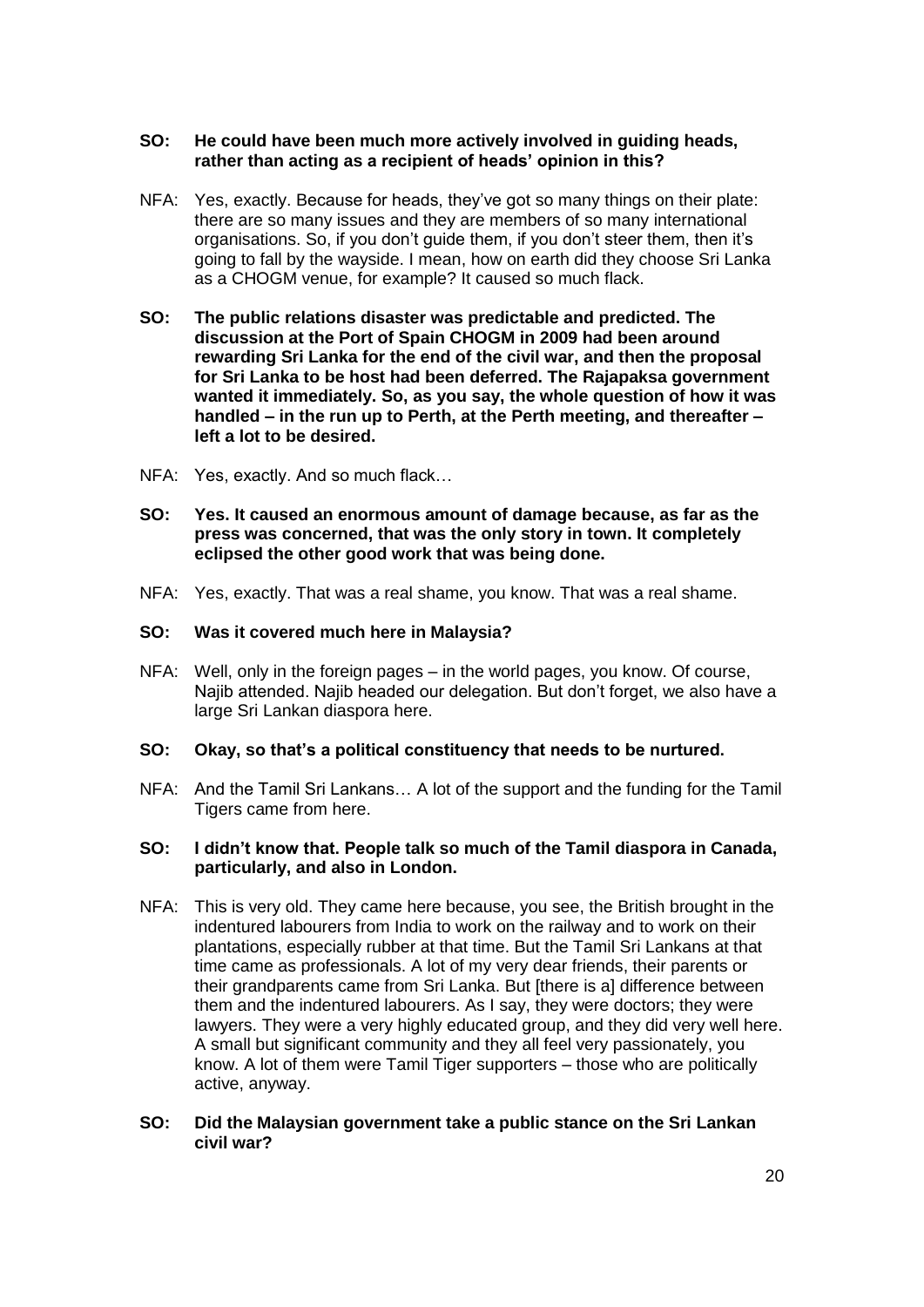NFA: No, we didn't, because our foreign policy has always been to mind our own business. That is one of the philosophies in ASEAN as well, which is bad… You know, not to interfere in your partner's or your fellow ASEANs' political affairs.

### **SO: Absolute sovereignty?**

- NFA: Yes.
- **SO: But the problem is that, with globalisation and the growing interconnectedness of the world – and also the doctrine of 'responsibility to protect' – absolute sovereignty has been eroded.**
- NFA: Exactly. But when it comes to others… No, we're quite happy to criticise, but not with the Commonwealth or ASEAN. [*Laughter*]

# **SO: [***Laughter***] Nobody likes other people criticising them. So, Farida, in your view, what about the future of the Commonwealth? You're a longstanding observer…**

NFA: Yes, and also a very passionate one. I really believe in the Commonwealth, but the problem is [that] the members – especially the big members and the big funders – also have to believe in it. Britain is more Eurocentric now, and it's basically the Australians and New Zealanders and the Canadians…

### **SO: Well, the Harper government in Canada has just indicated its displeasure by saying that Canada is going to cut its funding for ComSec.**

- NFA: Because of Sri Lanka. That was really not a very wise thing to have done, which is a shame, because they're our biggest funders. No, are they the second biggest or biggest?
- **SO: It's the ABC countries that predominate. Before the Harper Government announced it would cut its financial support for ComSec, Australia, Britain and Canada contributed approximately 70% of the £16.1m funding in 2012/13.**
- NFA: Yes. But just look at the Secretariat: it's decimated…
- **SO: It's a shadow of the size it was in Sonny Ramphal's day, and the Secretariat is going through a crisis of morale at the moment.**
- NFA: Honestly, I don't know how much longer…
- **SO: Kamalesh Sharma is due to step down in 2016. So, already there is private canvassing behind the scenes about the criteria and the type of person who should be selected for SG. Should it go along regional lines, or should it go on a meritocratic basis? Should the candidate be a woman? Should they be from a small state? Should they be a senior diplomat, or an established leading politician? There's an awful lot riding on the next Malta CHOGM, that's for sure.**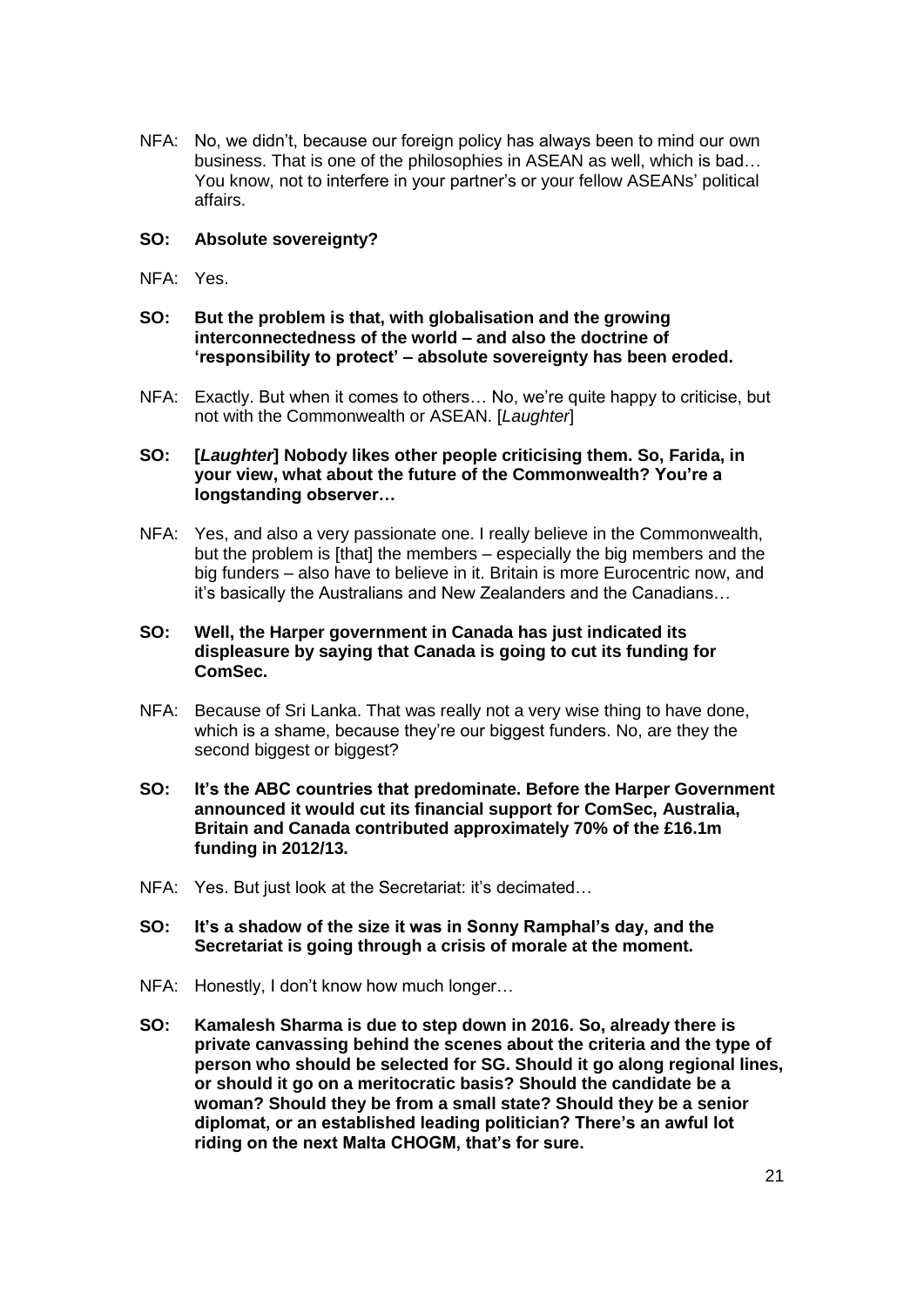- NFA: Yes. Let's see, who were the other SGs who were diplomats were they politicians or diplomats? Well, McKinnon was…
- **SO: Let's see. Arnold Smith had been a top Canadian diplomat; Sonny Ramphal had been Attorney General and Foreign Minister for a while in Guyana – he was the quintessential politician. Chief Emeka had been a diplomat, an international civil servant, and briefly Foreign Minister of Nigeria.**
- NFA: And, of course, he was also in the ComSec. He was DSG.
- **SO: He had been in the Secretariat since January 1966, apart from that brief stint when he was Foreign Minister of Nigeria in 1983-84. Then Don McKinnon, who was a New Zealand politician and Foreign Minister. And now we have a diplomat. I think, personally, from listening to my other interviewees, the consensus is that it should be a politician and it should be somebody who has been a leader, in order to be able to talk to other heads on the same terms.**
- NFA: In fact they wanted, at one time, Musa Hitam. It would have been a shoo-in for him, had he wanted it, but he didn't want it. Yes, because this was 2003. His son had died in the collapse of this building. We had a condo which collapsed, and his son perished in that.

### **SO: What a dreadful tragedy.**

NFA: And he just did not want to leave Malaysia. He was so devastated. It was his only son – he's got two daughters – and he was just completely devastated. So, he didn't want it.

#### **SO: In 2003, I know that Dr Mahathir was supporting Farooq Sobhan from Bangladesh for the post of SG. Were you aware of this?**

NFA: Yes, I was – very much. At that time, because Musa was no longer interested – and then even before Sharma – they were eyeing a former Malaysian Foreign Minister, Rais Yatim. And then, at the last minute, he decided he was not interested.

#### **SO: When you say 'they were eyeing' him, who was 'they'?**

NFA: ComSec – the Commonwealth.

### **SO: Because Malaysia had taken such a prominent part in Commonwealth affairs?**

NFA: Well, especially because Musa was, of course, a very good candidate, and so was Rais Yatim. A very seasoned politician, and he also had two stints as a Foreign Minister. Then he decided he'd stay on because he was still very much involved in UMNO politics. He wanted to have a significant position in UMNO – one of the Vice-Presidencies. So, he said he was not prepared. Leaving Malaysia would have been the death knell to his political career.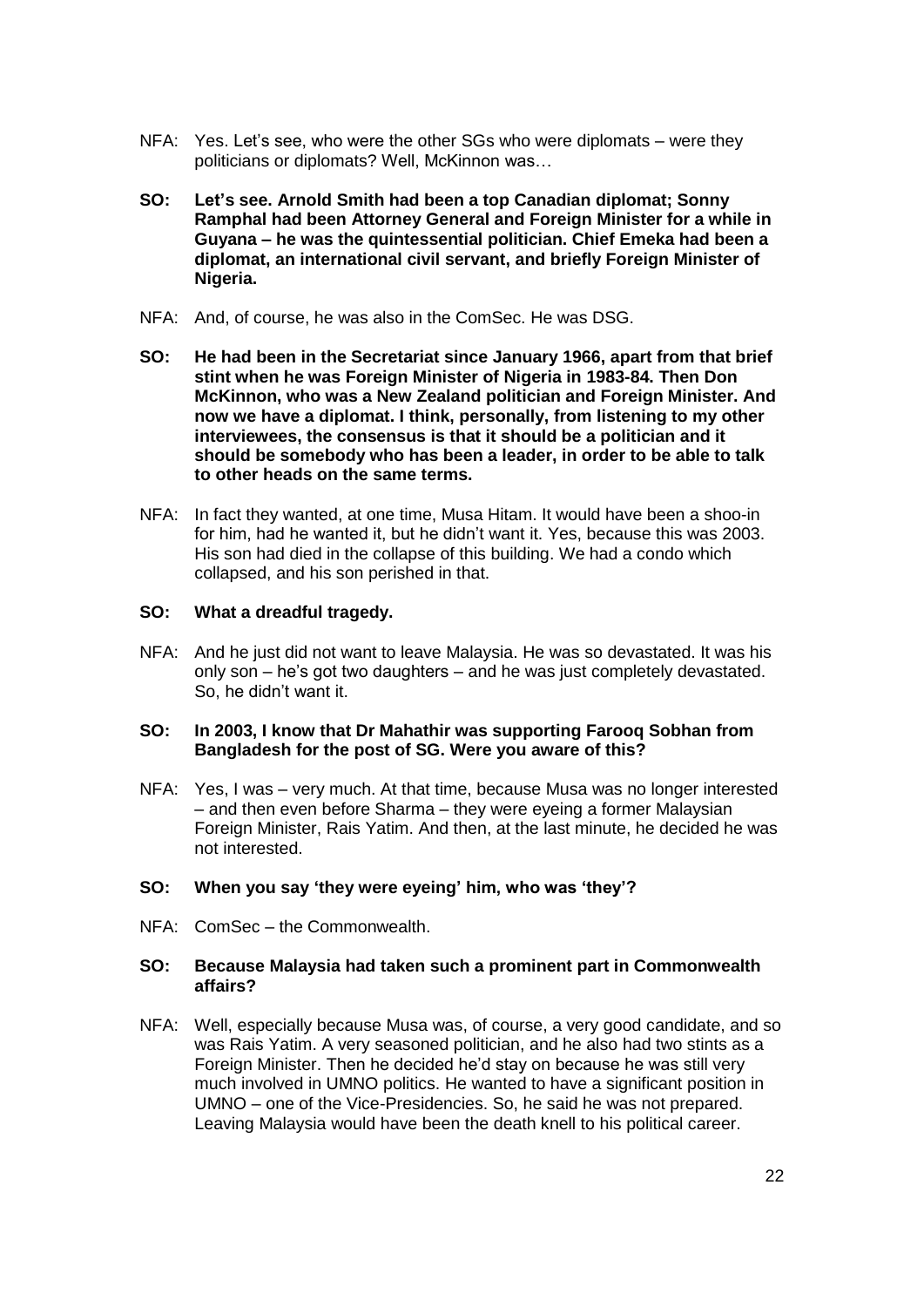### **SO: Were you involved, in any way, in contacting or supporting the candidacy for Farooq Sobhan, or was that the Prime Minister's Office?**

NFA: No, that was also the Foreign Ministry. [Sobhan] was also the Bangladesh High Commissioner here, so we were very familiar with him; we had worked with him.

# **SO: What was the objection to McKinnon?**

NFA: I think [that], as far as Mahathir was concerned, he was white. [*Laughter*]

### **SO: So this was 'European' Commonwealth?**

NFA: Yes.

### **SO: By European Commonwealth, I mean 'developed' Commonwealth, which Dr Mahathir would not have regarded as appropriate for a developing Commonwealth.**

NFA: Yeah. Mahathir had bees in his bonnet, you know. Honestly, even for ASEAN… When Australia wanted to observer [status], he made some very racist remarks, which was so embarrassing for us, the Foreign Ministry.

### **SO: I know that in early 1989, Bob Hawke came up with his idea of Asia-Pacific Economic Cooperation – an OECD for the Pacific Rim. Dr Mahathir was very unhappy about that, and he came up with the East Asia Economic Caucus.**

NFA: Yes, the Caucus. But anyway, now we've got APEC and everyone's happy since the US has taken the lead role.

#### **SO: How important has the US been in Malaysian foreign policy?**

NFA: Now it's important again, but under Mahathir, no. Oh my God, he was a thorn in their side. He was a real thorn. He just wanted to be seen as a champion of the Third World. Well, some of his criticism – especially of the US position on the Israeli-Palestinian issue – was justifiable.

# **SO: What about his position on Bosnia?**

- NFA: He was very pro-Bosnia, yes. You should read Kamil Jaafar's book, *Growing Up With the Nation* [Marshall Cavendish International, 2013].
- **SO: I had a quote from a former Malaysian diplomat, Karminder Singh Dhillon, which I wanted to put to Dr Mahathir yesterday [\[during his](http://www.commonwealthoralhistories.org/2015/interview-with-mahathir-bin-mohamad/)  [interview for this project\]](http://www.commonwealthoralhistories.org/2015/interview-with-mahathir-bin-mohamad/) but didn't. Mahathir was identified as "taking huge risks with his policies and relentlessly pursuing initiatives that were poorly understood by his Ministry of Foreign Affairs."**
- NFA: And what policies are they referring to?
- **SO: It was not identified.**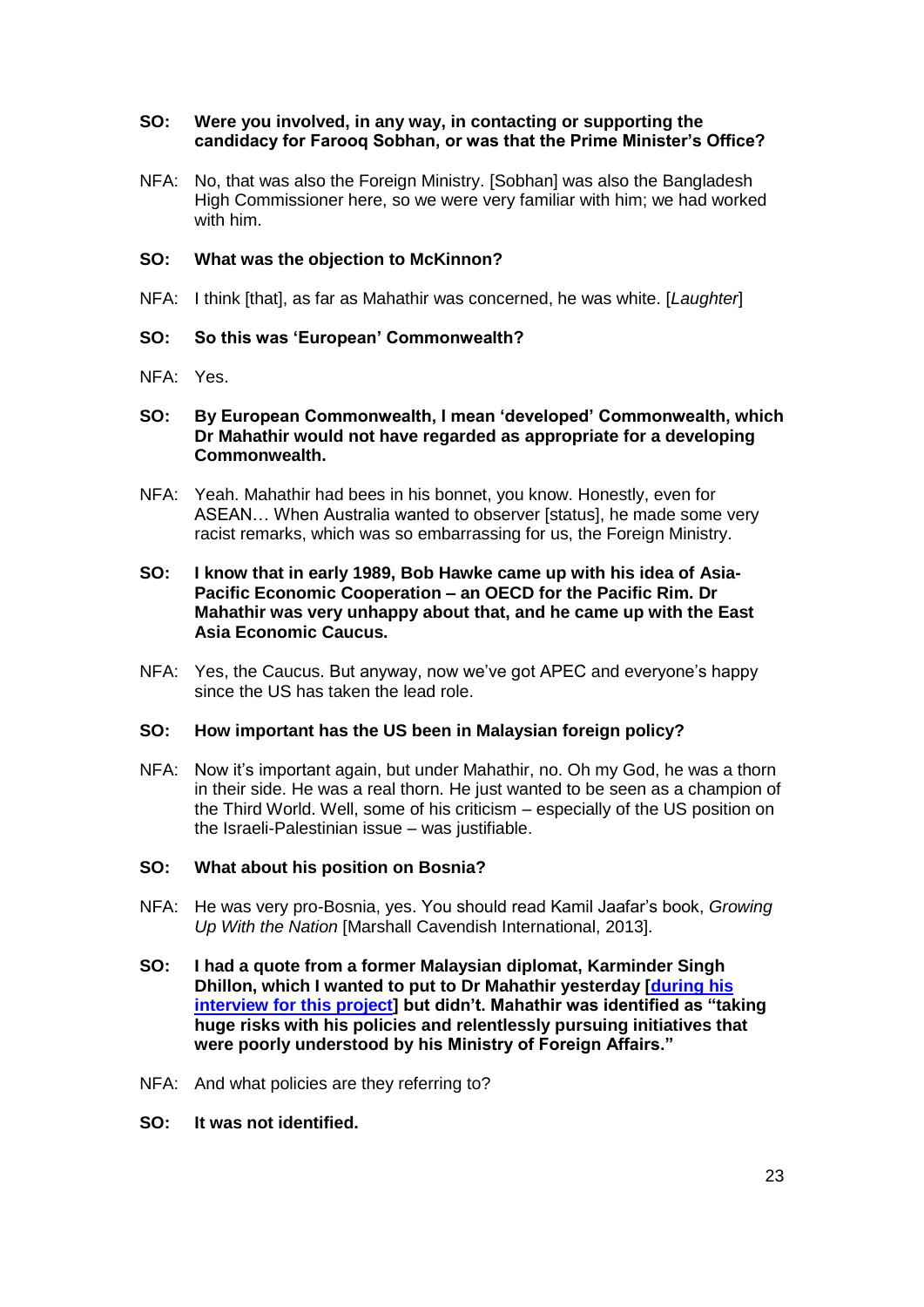NFA: Well, let's say some of his policies were very awkward for the Foreign Ministry to implement. But we had no choice. Privately, they may have disagreed with him, especially his virulent anti-US stance.

# **SO: What about his virulent criticism of Israel?**

NFA: No, it was very popular here. We felt that so many of Israel's policies – the settlement policies and so on – were also… And [the criticisms] struck a chord, especially with the Muslims here.

# **SO: Yes. How much would you say that Malaysian foreign policy is shaped by the domestic environment?**

NFA: Well, the domestic environment would have to play a significant role.

### **SO: How much of it is driven by the bureaucracy of the Ministry of Foreign Affairs? In terms of longevity of service, and Malaysia having identifiable, constant interests…**

NFA: Well, especially now, because after Mahathir it was Abdullah Badawi, and he was also previously our Foreign Minister. After Mahathir, the architects of foreign policy went back to the Foreign Ministry. But now, even with Najib, he works closely with the Foreign Ministry. It's not him going on a frolic on his own, formulating foreign policies with complete disregard for the Foreign Ministry and Foreign Minister.

# **SO: Going back to the Dr Mahathir era, though, foreign policy has been identified particularly – though not exclusively – as having been shaped in presentation and also in content by the Prime Minister's outlook.**

- NFA: Yes, yes. That is a very true statement very true. He decided he wanted to be somebody on the international stage.
- **SO: And so the Commonwealth became one of the useful platforms for Malaysia to reach a particular set of African leaders for Malaysian trade and investment?**
- NFA: Yes, exactly. Because it was more global than, say, ASEAN.

#### **SO: Yes. How far do you feel the Commonwealth itself has also changed from the early 1990s, when you were in ComSec?**

NFA: At that time, we thought we played a very useful role. With SGs like Ramphal… He was such a visionary and such a good orator. He was highly respected by the heads of government. Emeka Anyaoku was also okay. I don't know about Don McKinnon, because I'd left by then. But then he was also responsible for the emasculation of the Secretariat, and it became worse under Sharma, especially with the CFTC. I think ISIS did a paper, looking at the material value of the ComSec to Malaysia, and we found that we benefitted far more than what we contributed in terms of dollars and cents. For example, for our new university – which is the National University, set up in Bangi – CFTC set up the entire medical unit, which is now one of the best in the country.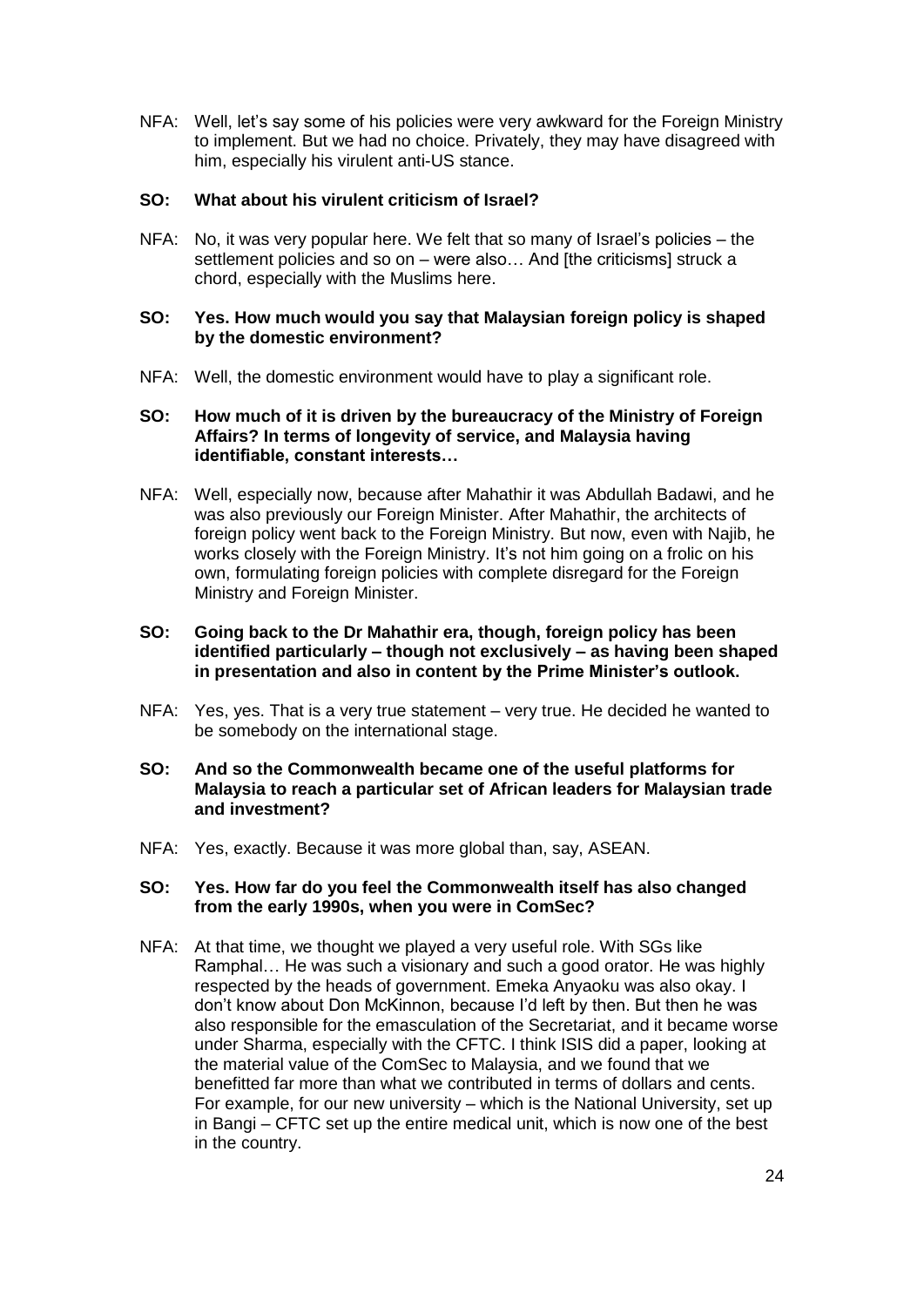- **SO: Yes, that was identified in today's paper. There was a ranking of Malaysian universities according to global strengths, and that was identified as a core one for medical research.**
- NFA: Yeah. CFTC did wonderful work.
- **SO: And it was South/South, so a political dimension of developmental states helping other developing countries using the funds from the West or from the North. Yes, and it was seen as assistance, rather than tied aid.**
- NFA: Yes, exactly. But even in terms of political work, like our election observer groups, we did far better work than even the UN observer groups, because we used the resources optimally.

# **SO: Were you involved in any of those?**

NFA: No, I was not, but a lot of my friends were. You should also interview Zainah Anwar, because Zainah was with PAD and she was involved in some of the election observer groups. She was with PAD and now, of course, she's very famous with Sisters in Islam and the global Musawah movement, fighting for Muslim women's rights.

### **SO: Yes, Cheryl mentioned her in particularly positive terms. So, as you say, the Commonwealth was a trailblazer on election monitoring, even though they had limited resources.**

NFA: They were effective; they used their resources optimally. And they had very good people, Sue. They managed to attract very good people to PAD in those days. I don't know about now.

# **SO: Where do you see the future of the Commonwealth going?**

NFA: Well, the ComSec, for example, really needs to strengthen capacity. Otherwise, how can they support the Commonwealth effectively, if they've been so emasculated? We need a strong SG who's efficient and who understands what the Commonwealth is all about – a Commonwealth believer. And then we need governments like Canada and especially Australia, New Zealand. And Britain's not interested. Britain maybe needs to re-orientate. I think amongst the British public there's still a lot of very good sentiment regarding the Commonwealth.

#### **SO: Among a certain older generation, there is still a degree of mystification: "Isn't that the** *British* **Commonwealth?"**

- NFA: Yes. [*Laughter*] Especially amongst the anti-EU crowd.
- **SO: Yes. Was there a similar residual attitude – that this is "still the British Commonwealth" – here in Malaysia? And when I say 'Britain', I mean a wider British world. Did that die slowly and hard?**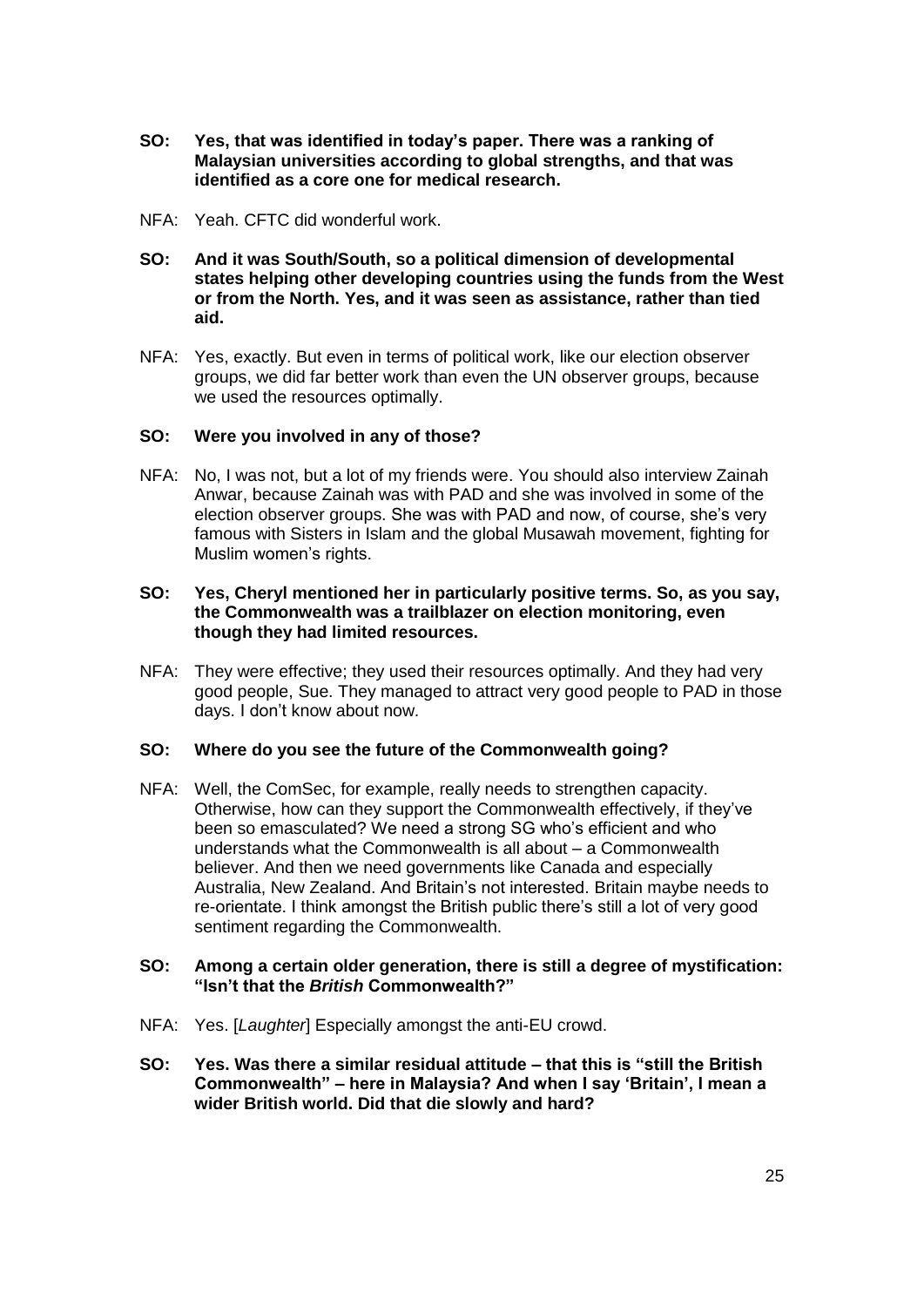NFA: It was the British Commonwealth. But, well, we've never been anti-British, you know? We've never been anti-British, because – especially the older generation – they felt that if we have to be colonised, thank God it was the Brits who colonised us. It was a 'win win' situation in the sense that, okay, you wanted our rubber, you wanted our tin and so on, but you also gave back. You set up a very good administrative system, you set up a good education system, you set up a good judicial system and you set up the infrastructure: the railways, the roads, and so on.

### **SO: Yes, so there was a degree of development along with colonial political authoritarianism?**

- NFA: Of course, yes. And we built on it. But the basic infrastructure was already there.
- **SO: The Commonwealth has evolved from being a relatively small entity of intergovernmental heads. Now, the emphasis is very much more on the role of civil society and the role of NGOs. The structure of the international system and the dynamic of international politics has dramatically changed. So, the Commonwealth has to adapt, too.**
- NFA: Yes, but they do have professional organisations spinoff organisations, like the Commonwealth Parliamentary Association – which are doing very well. In fact, two years ago, they were promoting the Rome Statute, for example – you know, accession, ratification of the Rome Statute, etc. – and they organised a seminar here which was bipartisan and which was supported by both the ruling party and the opposition, promoting Malaysia's accession to the Rome Statute.

I remember I was very actively involved. The president of the ICC was here and I was also a member of the panel. By that time, I was the Director General of the Research, Treaties and International Law department in the Foreign Ministry. As a result of that, the cabinet even decided to accede. Unfortunately, that was 2011, and I excitedly texted the president, and unfortunately, Sue – I mean this just by the way – that was the year we had the Langkawi Dialogue. One of the invitees was Omar al-Bashir of Sudan, for whom a warrant of arrest had been issued by the ICC! So, we said we will not deposit our Instrument of Accession yet, because it would have looked very awkward.

I mean, it would have been an act of bad faith on our part. So, we said, "Let it be over, let the Langkawi Dialogue be over, and let Omar al-Bashir go home, and then we'll deposit our Instrument of Accession." Then, unfortunately, I had to go to New York at that time, because I had to head our delegation to the Meetings of States Parties on the Law of the Sea. When I came back, I learned that – to my horror of horrors – our de facto Minister of Law, who was also a very ardent supporter of the Rome Statute – and, in fact, during the first review conference of the Rome Statute held in Kampala, I think, made a pledge that Malaysia would accede – had opened his big mouth and said, "Omar al-Bashir is not welcome in Malaysia." Because sometimes he's a bit of a maverick, you know. And the cabinet panicked. To appease Omar al-Bashir – who had decided not to come anyway for the Langkawi Dialogue – they sent the Foreign Minister to appease him. They sent a foreign minister to